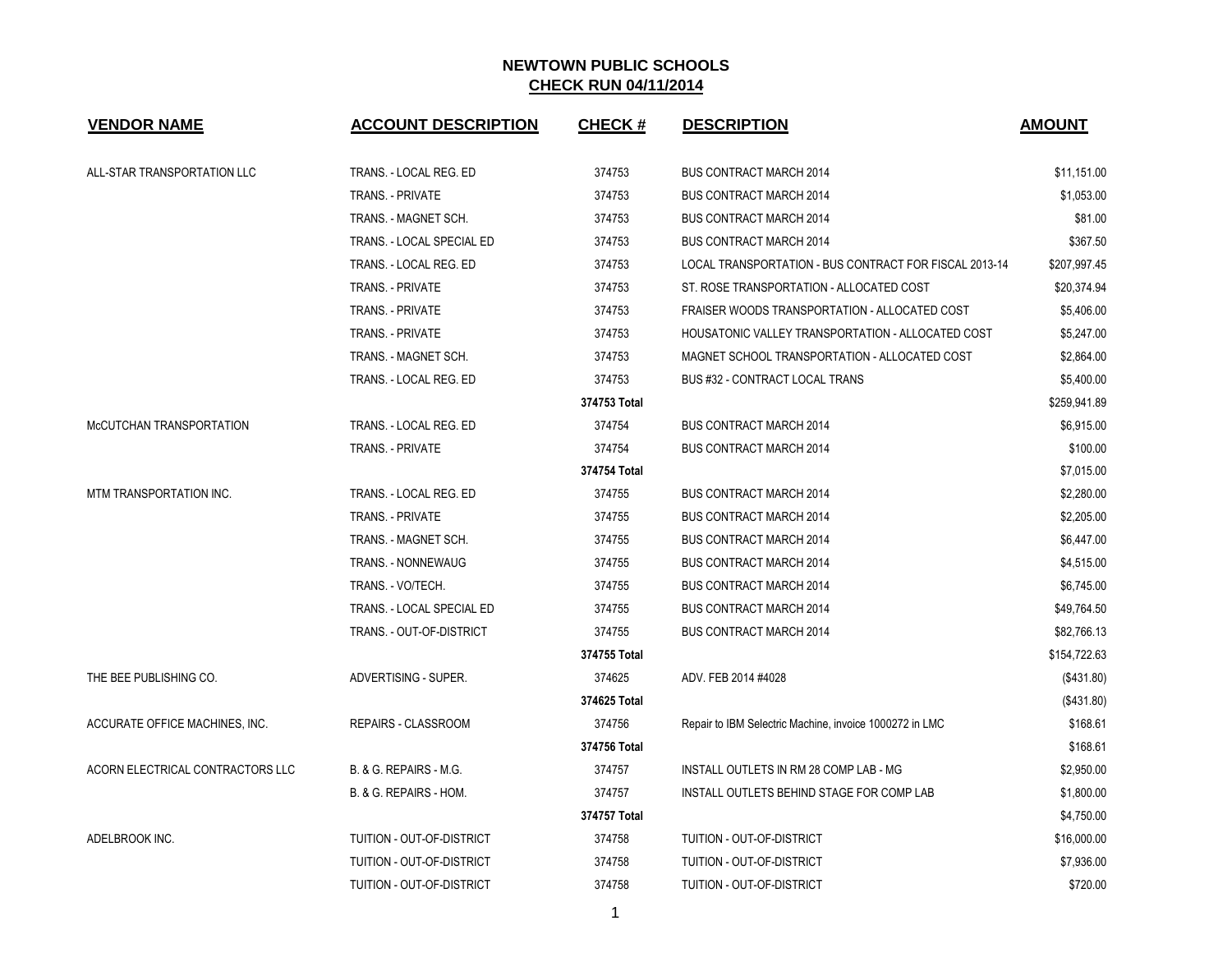| <b>VENDOR NAME</b>                                         | <b>ACCOUNT DESCRIPTION</b>       | <b>CHECK#</b> | <b>DESCRIPTION</b>                                            | <b>AMOUNT</b> |
|------------------------------------------------------------|----------------------------------|---------------|---------------------------------------------------------------|---------------|
| ADELBROOK INC.                                             | TUITION - OUT-OF-DISTRICT        | 374758        | TUITION - OUT-OF-DISTRICT                                     | \$560.00      |
|                                                            |                                  | 374758 Total  |                                                               | \$25,216.00   |
| ADMINISTRATOR UNEMPLOYMENT COMPENSATION UNEMPLOYMENT COMP. |                                  | 374759        | UNEMPLOYMENT 00-017-96                                        | \$2,890.00    |
|                                                            |                                  | 374759 Total  |                                                               | \$2,890.00    |
| ALARMS BY PRECISION LLC                                    | <b>EMERGENCY REPAIRS - RIS.</b>  | 374760        | <b>FRONT ENTRY DOOR REPAIR - RIS</b>                          | \$375.00      |
|                                                            |                                  | 374760 Total  |                                                               | \$375.00      |
| ALL ABOUT YOU HOME CARE SERVICES                           | PROF. SERV. - HEALTH ELEM/RIS    | 374761        | LPN SERVICES STARR PROGRAM                                    | \$1,828.75    |
|                                                            | PROF. SERV. - HEALTH ELEM/RIS    | 374761        | LPN SERVICES STARR PROGRAM                                    | \$1,883.75    |
|                                                            |                                  | 374761 Total  |                                                               | \$3,712.50    |
| ALL-STAR TRANSPORTATION LLC                                | STUDENT TRAVEL - SPORTS          | 374762        | SPORTS TRANSPORTATION                                         | \$3,920.00    |
|                                                            | STUDENT TRAVEL - SPORTS          | 374762        | SPORTS TRANSPORTATION                                         | \$170.00      |
|                                                            | STUDENT TRAVEL - MUSIC           | 374762        | COLOR GUARD TO SHELTON                                        | \$850.00      |
|                                                            | STUDENT TRAVEL - CLASSROOM       | 374762        | <b>MATH TEAM TO WILTON</b>                                    | \$205.00      |
|                                                            |                                  | 374762 Total  |                                                               | \$5,145.00    |
| <b>LAURA ALTIERI</b>                                       | OFF. SUPPLIES - ADMIN.           | 374763        | PROF DEV. SUPPLIES                                            | \$83.56       |
|                                                            |                                  | 374763 Total  |                                                               | \$83.56       |
| ALTUS POWER FUNDS, LLC SERIES II                           | ELECTRICITY - M.S.               | 374764        | SOLAR POWER MARCH 2014                                        | \$1,103.32    |
|                                                            |                                  | 374764 Total  |                                                               | \$1,103.32    |
| AMERICAN RED CROSS                                         | STAFF TRAIN. - HEALTH ADMIN.     | 374765        | CPR/FIRST AID & AED TRAINING 2013/14                          | \$19.00       |
|                                                            | STAFF TRAIN. - HEALTH ADMIN.     | 374765        | CPR/FIRST AID & AED TRAINING 2013/14                          | \$646.00      |
|                                                            |                                  | 374765 Total  |                                                               | \$665.00      |
| CARL ANDERSON                                              | CONTRACTED SERV. - MUSIC         | 374766        | For services rendered: 4th Grade Choral Rehearsal, 4 sessions | \$100.00      |
|                                                            | CONTRACTED SERV. - MUSIC         | 374766        | Accompaniment for 4th Grade Choral Concert, 12/3/2013         | \$50.00       |
|                                                            |                                  | 374766 Total  |                                                               | \$150.00      |
| BEVERLY ANDRACCHI                                          | <b>INSTR. SUPPLIES - SCIENCE</b> | 374767        | SCI DEPT. PROF DEV.                                           | \$245.00      |
|                                                            | <b>INSTR. SUPPLIES - SCIENCE</b> | 374767        | <b>SCI DEPT. SUPPLIES</b>                                     | \$24.00       |
|                                                            | STAFF TRAVEL - STAFF DEVELOP.    | 374767        | <b>NSTA CONF TRAVEL</b>                                       | \$181.99      |
|                                                            | ACCOMMODATIONS - STAFF DEVELOP.  | 374767        | <b>NSTA CONF HOTEL</b>                                        | \$432.27      |
|                                                            |                                  | 374767 Total  |                                                               | \$883.26      |
| APPERSON                                                   | <b>INSTR. SUPPLIES - SCIENCE</b> | 374768        | ITEM ANALYSIS FORM # 23570 (100 FORMS PER)                    | \$50.00       |
|                                                            | <b>INSTR. SUPPLIES - SCIENCE</b> | 374768        | SHIPPING & HANDLING                                           | \$14.49       |
|                                                            |                                  | 374768 Total  |                                                               | \$64.49       |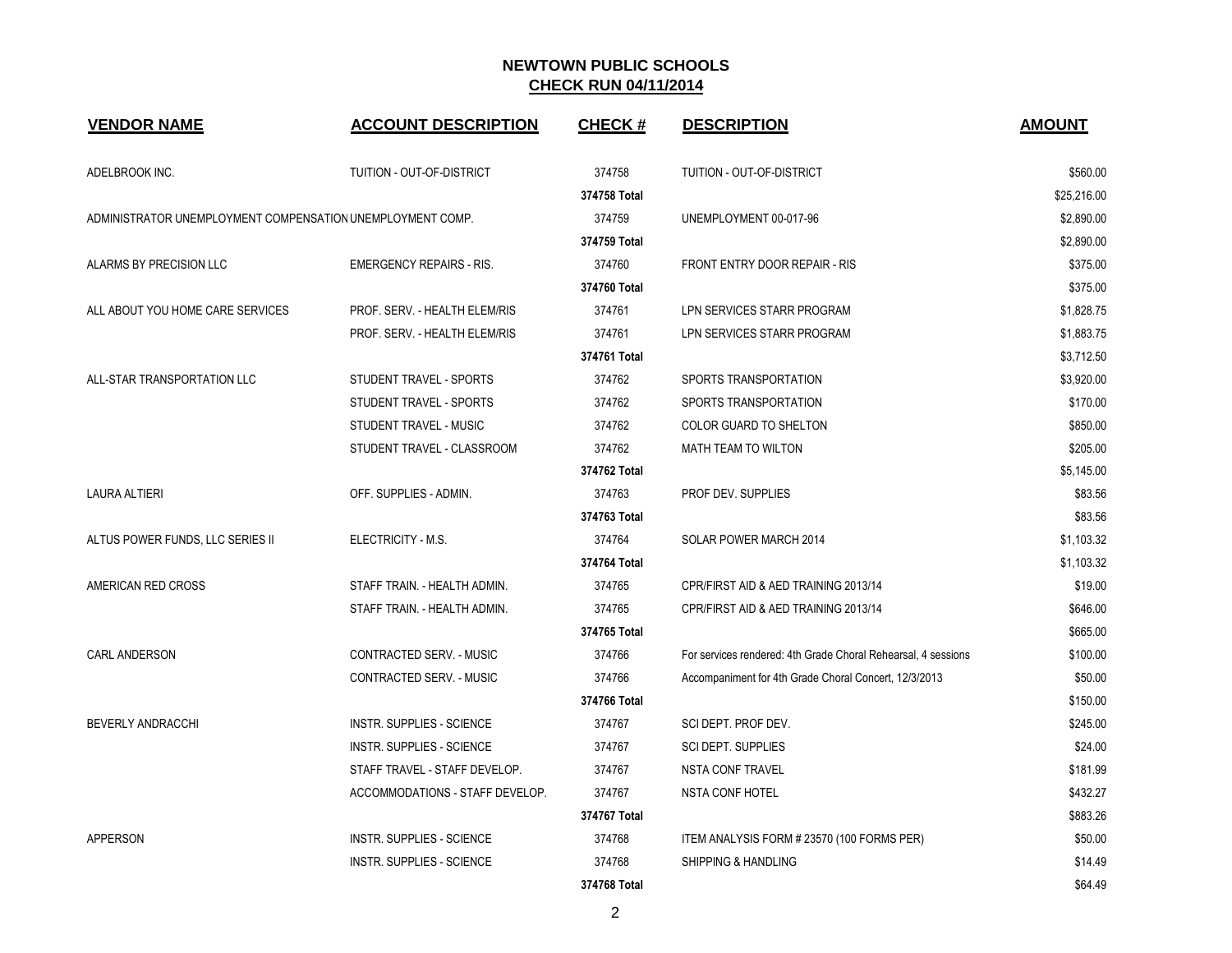| <b>VENDOR NAME</b>                  | <b>ACCOUNT DESCRIPTION</b>           | <b>CHECK#</b> | <b>DESCRIPTION</b>                                              | <b>AMOUNT</b> |
|-------------------------------------|--------------------------------------|---------------|-----------------------------------------------------------------|---------------|
| ASCOM HASLER/GE CAP PROG            | EQUIP RENTAL - ADMIN.                | 374769        | LEASE FOR FOLDING MACHINE 2013/14                               | \$158.47      |
|                                     |                                      | 374769 Total  |                                                                 | \$158.47      |
| ASSOCIATED REFUSE HAULERS           | <b>REFUSE REMOVAL</b>                | 374770        | REFUSE DISPOSAL - ALL SCHOOLS 2013-2014                         | \$7,289.39    |
|                                     | <b>REFUSE REMOVAL</b>                | 374770        | CARDBOARD RECYCLING - ALL SCHOOLS 2013-2014                     | \$295.00      |
|                                     | <b>REFUSE REMOVAL</b>                | 374770        | CARDBOARD RECYCLING - ALL SCHOOLS 2013-2014                     | \$58.00       |
|                                     | <b>REFUSE REMOVAL</b>                | 374770        | CARDBOARD RECYCLING - ALL SCHOOLS 2013-2014                     | \$118.00      |
|                                     | <b>REFUSE REMOVAL</b>                | 374770        | CARDBOARD RECYCLING - ALL SCHOOLS 2013-2014                     | \$244.00      |
|                                     | <b>REFUSE REMOVAL</b>                | 374770        | CARDBOARD RECYCLING - ALL SCHOOLS 2013-2014                     | \$98.00       |
|                                     | <b>REFUSE REMOVAL</b>                | 374770        | CARDBOARD RECYCLING - ALL SCHOOLS 2013-2014                     | \$116.00      |
|                                     | <b>REFUSE REMOVAL</b>                | 374770        | CARDBOARD RECYCLING - ALL SCHOOLS 2013-2014                     | \$172.00      |
|                                     |                                      | 374770 Total  |                                                                 | \$8,390.39    |
| AT&T                                | <b>TELEPHONE &amp; CABLE</b>         | 374771        | <b>SERVICES 2013/14</b>                                         | \$112.50      |
|                                     |                                      | 374771 Total  |                                                                 | \$112.50      |
| <b>AT&amp;T MOBILITY</b>            | <b>TELEPHONE &amp; CABLE</b>         | 374772        | <b>SERVICES 2013/14</b>                                         | \$182.46      |
|                                     |                                      | 374772 Total  |                                                                 | \$182.46      |
| ATRION NETWORKING CORPORATION       | CONTRACTED SERV. - INFO. TECH.       | 374773        | Time Bank - 2 days Charter cutover -                            | \$2,800.00    |
|                                     |                                      | 374773 Total  |                                                                 | \$2,800.00    |
| AUTISM SERVICES & RESOURCES OF CT.  | STAFF TRAIN. - CLASSROOM             | 374774        | registration for 24th Annual Northeast Regional CONF on Autism  | \$80.00       |
|                                     |                                      | 374774 Total  |                                                                 | \$80.00       |
| AUTO HOME COMMERCIAL                | B. & G. REPAIRS - H.                 | 374775        | REPLACE LIBRARY CLOCK - HAWL                                    | \$290.06      |
|                                     | B. & G. REPAIRS - H.S.               | 374775        | REPLACE CLOCK IN B139 - NHS                                     | \$637.94      |
|                                     |                                      | 374775 Total  |                                                                 | \$928.00      |
| AWARD EMBLEM MFG. CO. INC.          | CONTRACTED SERV. - CLASSROOM         | 374776        | Outstanding Student pins, with #5 2013-14 Date guards attached  | \$200.20      |
|                                     | CONTRACTED SERV. - CLASSROOM         | 374776        | Leadership Pins with #5 2013-14 Date Guards ATTACHED, Item #415 | \$15.40       |
|                                     | CONTRACTED SERV. - CLASSROOM         | 374776        | Shipping                                                        | \$32.76       |
|                                     |                                      | 374776 Total  |                                                                 | \$248.36      |
| <b>BAGEL DELIGHT</b>                | OFF. SUPPLIES - SUPER.               | 374777        | <b>BREAKFAST BOE</b>                                            | \$34.90       |
|                                     | STAFF TRAIN. - ADMIN.                | 374777        | <b>Faculty Meeting</b>                                          | \$69.85       |
|                                     |                                      | 374777 Total  |                                                                 | \$104.75      |
| BAILEY POTTERY EQUIP CORP & CERAMIC | <b>REPAIRS - BUSINESS ED</b>         | 374778        | <b>SHIPPING</b>                                                 | \$263.00      |
|                                     | <b>INSTR. SUPPLIES - BUSINESS ED</b> | 374778        | WHITE C/04                                                      | \$462.00      |
|                                     | <b>INSTR. SUPPLIES - BUSINESS ED</b> | 374778        | <b>MID SMOOTH</b>                                               | \$79.20       |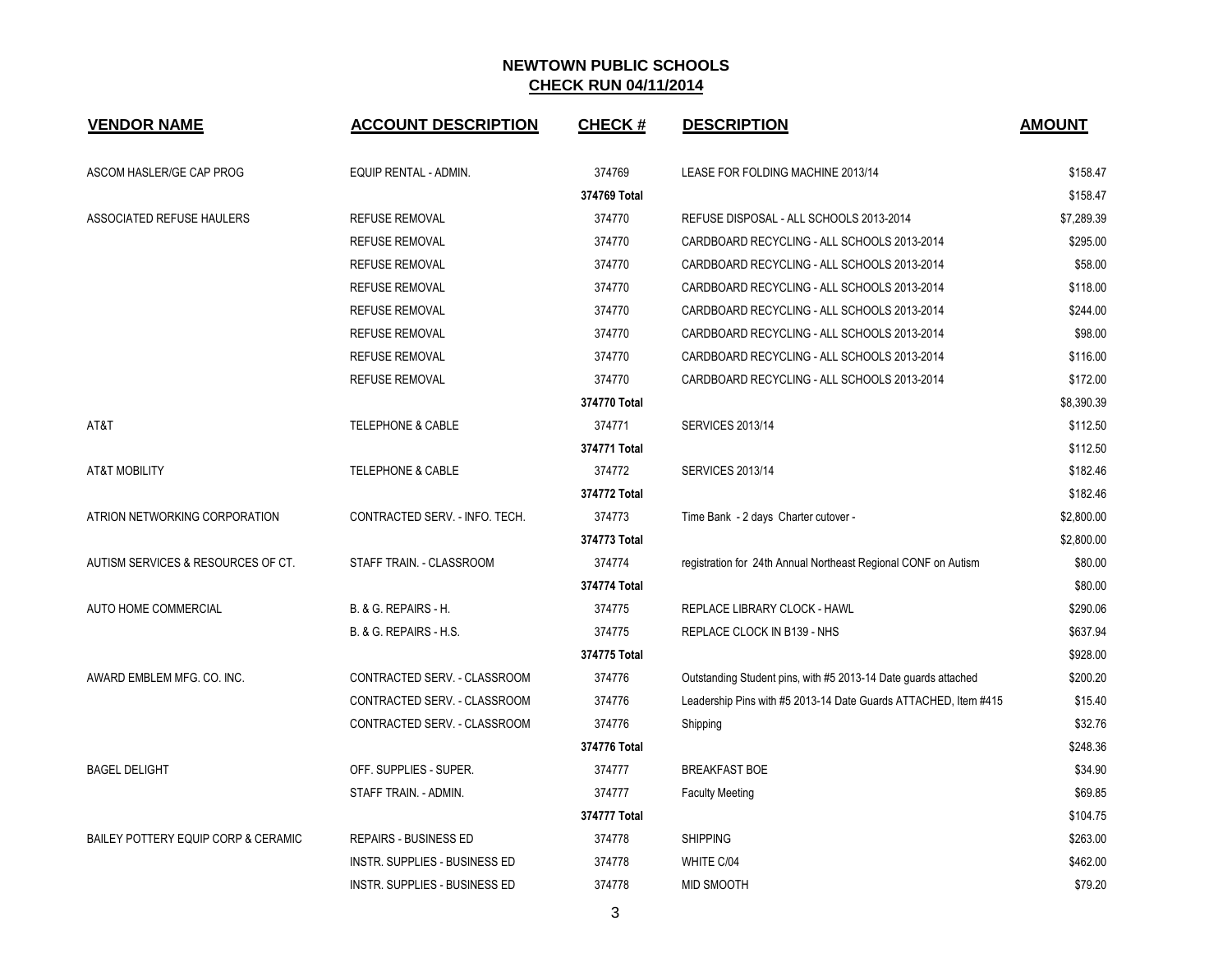| <b>VENDOR NAME</b>                  | <b>ACCOUNT DESCRIPTION</b>           | <b>CHECK#</b> | <b>DESCRIPTION</b>                                          | <b>AMOUNT</b> |
|-------------------------------------|--------------------------------------|---------------|-------------------------------------------------------------|---------------|
| BAILEY POTTERY EQUIP CORP & CERAMIC | <b>INSTR. SUPPLIES - BUSINESS ED</b> | 374778        | PALLADIUM GLAZE                                             | \$17.04       |
|                                     |                                      | 374778 Total  |                                                             | \$821.24      |
| ANNETTE BARBOUR                     | TRANS. - LOCAL SPECIAL ED            | 374779        | SERV 03/24/14 THRU 03/28/14                                 | \$400.00      |
|                                     | TRANS. - LOCAL SPECIAL ED            | 374779        | SERV 04/01/14 THRU 04/04/14                                 | \$400.00      |
|                                     |                                      | 374779 Total  |                                                             | \$800.00      |
| <b>BARNES &amp; NOBLE INC.</b>      | <b>TEXTBOOKS - ENGLISH</b>           | 374780        | 9780440180296 SLAUGHTERHOUSE FIVE                           | \$319.50      |
|                                     | <b>TEXTBOOKS - ENGLISH</b>           | 374780        | 9781451673319 FAHRENHEIT 451                                | \$405.00      |
|                                     |                                      | 374780 Total  |                                                             | \$724.50      |
| <b>CAROLINE BARRON</b>              | INSTR. SUPPLIES - WORLD LANG.        | 374781        | <b>FILMAROBICS</b>                                          | \$46.90       |
|                                     |                                      | 374781 Total  |                                                             | \$46.90       |
| THE BEE PUBLISHING CO.              | ADVERTISING - BUS, SERV.             | 374782        | 4028 03/31/14 ADV.                                          | \$286.60      |
|                                     |                                      | 374782 Total  |                                                             | \$286.60      |
| BERKSHIRE SEPTIC & PORTABLE TOILET  | <b>EQUIP RENTAL - SPORTS</b>         | 374783        | PORTABLE TOILET FOR SCHOOL YEAR                             | \$240.00      |
|                                     |                                      | 374783 Total  |                                                             | \$240.00      |
| RONALD J. BIENKOWSKI                | STAFF TRAVEL - BUS. SERV.            | 374784        | MONTHLY EXPENSE & TRAVEL 2013/14                            | \$300.00      |
|                                     |                                      | 374784 Total  |                                                             | \$300.00      |
| <b>JUDY BLANCHARD</b>               | STAFF TRAVEL - STAFF DEVELOP.        | 374785        | TRAVEL JAN 2014 THRU MARCH 2014                             | \$163.09      |
|                                     |                                      | 374785 Total  |                                                             | \$163.09      |
| <b>BLICK ART MATERIALS</b>          | <b>INSTR. SUPPLIES - ART</b>         | 374786        | Instructional supplies page 1                               | \$460.60      |
|                                     | <b>INSTR. SUPPLIES - ART</b>         | 374786        | Instructional supplies page 2 free shipping                 | \$302.04      |
|                                     | <b>INSTR. SUPPLIES - ART</b>         | 374786        | Instructional supplies page 2 free shipping                 | \$6.66        |
|                                     |                                      | 374786 Total  |                                                             | \$769.30      |
| THE BOOKSOURCE                      | TEXTBOOKS - CLASSROOM                | 374787        | Textbooks K-4                                               | \$315.16      |
|                                     | TEXTBOOKS - CLASSROOM                | 374787        | ISBN 9780375837579<br>The Best Place to Read (Kindergarten) | \$157.20      |
|                                     | TEXTBOOKS - CURR. DEVELOP.           | 374787        | Misc. Titles for Readers Workshop Gr. 3-4                   | \$1,762.30    |
|                                     | TEXTBOOKS - CURR. DEVELOP.           | 374787        | Misc. Titles for Readers Workshop Gr. 3-4                   | \$649.66      |
|                                     |                                      | 374787 Total  |                                                             | \$2,884.32    |
| <b>THOMAS BRANT</b>                 | STAFF TRAVEL - SOC. WORKERS          | 374788        | TRAVEL @ CSB                                                | \$81.76       |
|                                     |                                      | 374788 Total  |                                                             | \$81.76       |
| KATHLEEN M. BREMER                  | INSTR. SUPPLIES - WORLD LANG.        | 374789        | CHINESE GUEST STIPEND APR 2014                              | \$150.00      |
|                                     |                                      | 374789 Total  |                                                             | \$150.00      |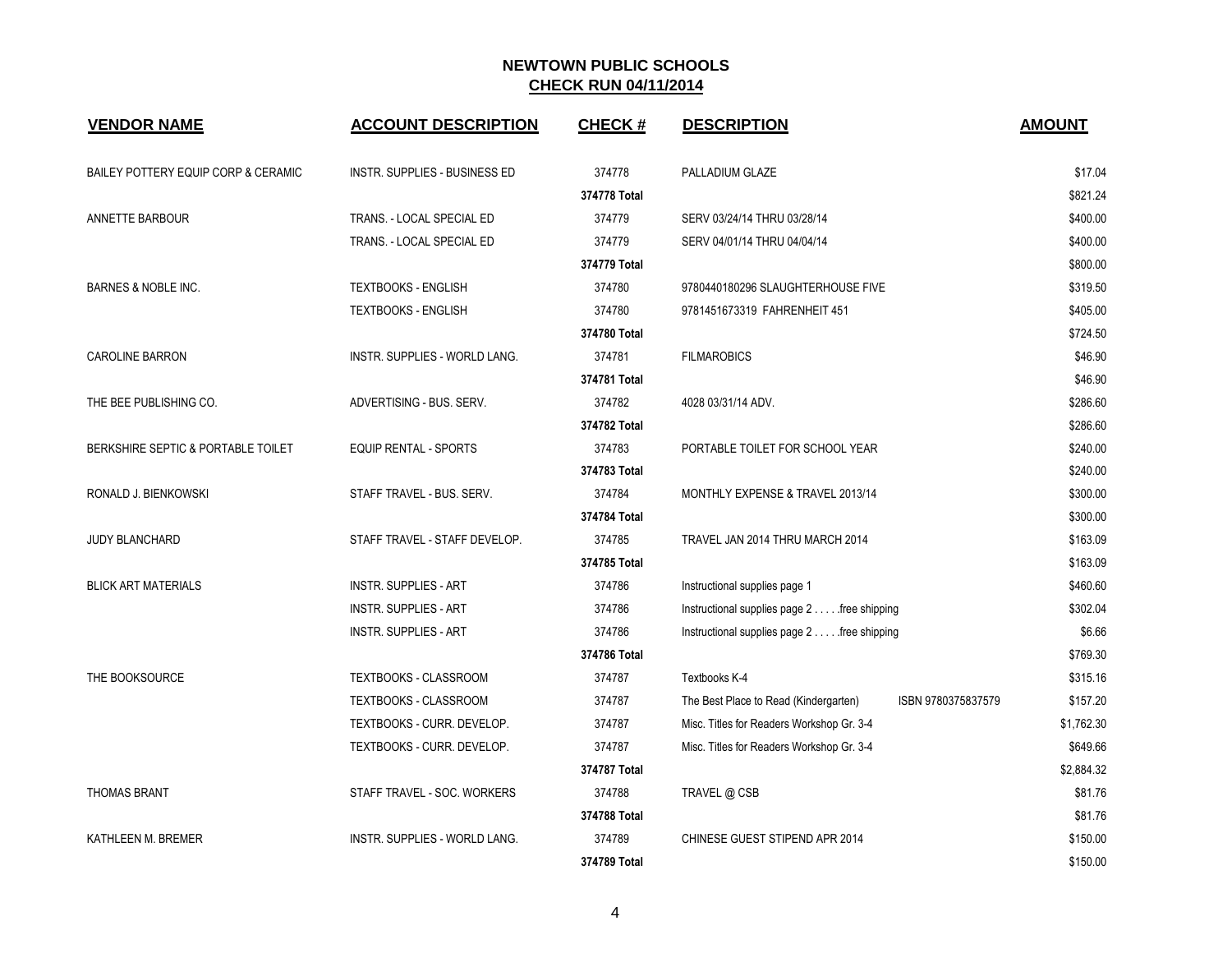| <b>VENDOR NAME</b>            | <b>ACCOUNT DESCRIPTION</b>      | <b>CHECK#</b> | <b>DESCRIPTION</b>                                             | <b>AMOUNT</b> |
|-------------------------------|---------------------------------|---------------|----------------------------------------------------------------|---------------|
| <b>BUG BUSTER INC.</b>        | <b>B&amp;G CONTRACTED SERV.</b> | 374790        | MONTHLY PEST CONTROL - ALL SCHOOLS 2013-2014                   | \$86.27       |
|                               | <b>B&amp;G CONTRACTED SERV.</b> | 374790        | MONTHLY PEST CONTROL - ALL SCHOOLS 2013-2014                   | \$77.89       |
|                               | <b>B&amp;G CONTRACTED SERV.</b> | 374790        | MONTHLY PEST CONTROL - ALL SCHOOLS 2013-2014                   | \$80.11       |
|                               | <b>B&amp;G CONTRACTED SERV.</b> | 374790        | MONTHLY PEST CONTROL - ALL SCHOOLS 2013-2014                   | \$80.11       |
|                               | <b>B&amp;G CONTRACTED SERV.</b> | 374790        | MONTHLY PEST CONTROL - ALL SCHOOLS 2013-2014                   | \$79.23       |
|                               | <b>B&amp;G CONTRACTED SERV.</b> | 374790        | MONTHLY PEST CONTROL - ALL SCHOOLS 2013-2014                   | \$77.89       |
|                               | <b>B&amp;G CONTRACTED SERV.</b> | 374790        | MONTHLY PEST CONTROL - ALL SCHOOLS 2013-2014                   | \$79.23       |
|                               |                                 | 374790 Total  |                                                                | \$560.73      |
| C-CO TECHNOLOGY INC.          | CONTRACTED SERV. - INFO. TECH.  | 374791        | Various Cabling, Security Camera troubleshooting and testing   | \$2,233.90    |
|                               |                                 | 374791 Total  |                                                                | \$2.233.90    |
| <b>JEAN CARTISANO</b>         | STAFF TRAVEL - INFO. TECH.      | 374792        | TRAVEL FEB/MAR 2014                                            | \$9.74        |
|                               |                                 | 374792 Total  |                                                                | \$9.74        |
| <b>CBS LLC</b>                | REPAIRS - INFO. TECH.           | 374793        | Epson 470 Short Throw                                          | \$999.00      |
|                               | REPAIRS - INFO. TECH.           | 374793        | VGA 3.5 Audio Wall plate and wire                              | \$180.00      |
|                               | REPAIRS - INFO. TECH.           | 374793        | Full installation of new projector and Smart Speakers, removal | \$400.00      |
|                               | REPAIRS - INFO. TECH.           | 374793        | Epson 470 Short Throw                                          | \$999.00      |
|                               | REPAIRS - INFO. TECH.           | 374793        | VGA 3.5 Audio Wall Plate and wire                              | \$180.00      |
|                               | REPAIRS - INFO. TECH.           | 374793        | Full installation of new projector and Smart Speakers. Removal | \$400.00      |
|                               |                                 | 374793 Total  |                                                                | \$3,158.00    |
| <b>CCM SERVICES LLC</b>       | ELECTRICITY - H.S.              | 374794        | ELEC CONTRACT MARCH 2014                                       | \$1,109.00    |
|                               |                                 | 374794 Total  |                                                                | \$1,109.00    |
| CCSU                          | STAFF TRAIN. - CLASSROOM        | 374795        | TEACHING THE VIETNAM WAR                                       | \$45.00       |
|                               |                                 | 374795 Total  |                                                                | \$45.00       |
| CED                           | B. & G. IMPROVE - M.G.          | 374796        | GENERATOR BACKUP ELECTRICAL UPGRADES - MG                      | \$1,099.83    |
|                               | B. & G. REPAIRS - RIS.          | 374796        | <b>ELECTRICAL REPAIRS-RIS</b>                                  | \$693.75      |
|                               |                                 | 374796 Total  |                                                                | \$1,793.58    |
| CHAINSAWS UNLIMITED, INC.     | <b>REPAIRS - CUSTODIAL</b>      | 374797        | SNOW BLOWER REPAIR PARTS                                       | \$150.08      |
|                               |                                 | 374797 Total  |                                                                | \$150.08      |
| <b>CHARTER COMMUNICATIONS</b> | TELEPHONE & CABLE               | 374798        | <b>SERVICES 2013/14</b>                                        | \$2,444.79    |
|                               |                                 | 374798 Total  |                                                                | \$2,444.79    |
| CHEAP JOE'S ART STUFF         | <b>INSTR. SUPPLIES - ART</b>    | 374799        | BEE premium recycled 9X12 sketch ad, item BEE837-912.          | \$184.03      |
|                               |                                 | 374799 Total  |                                                                | \$184.03      |

5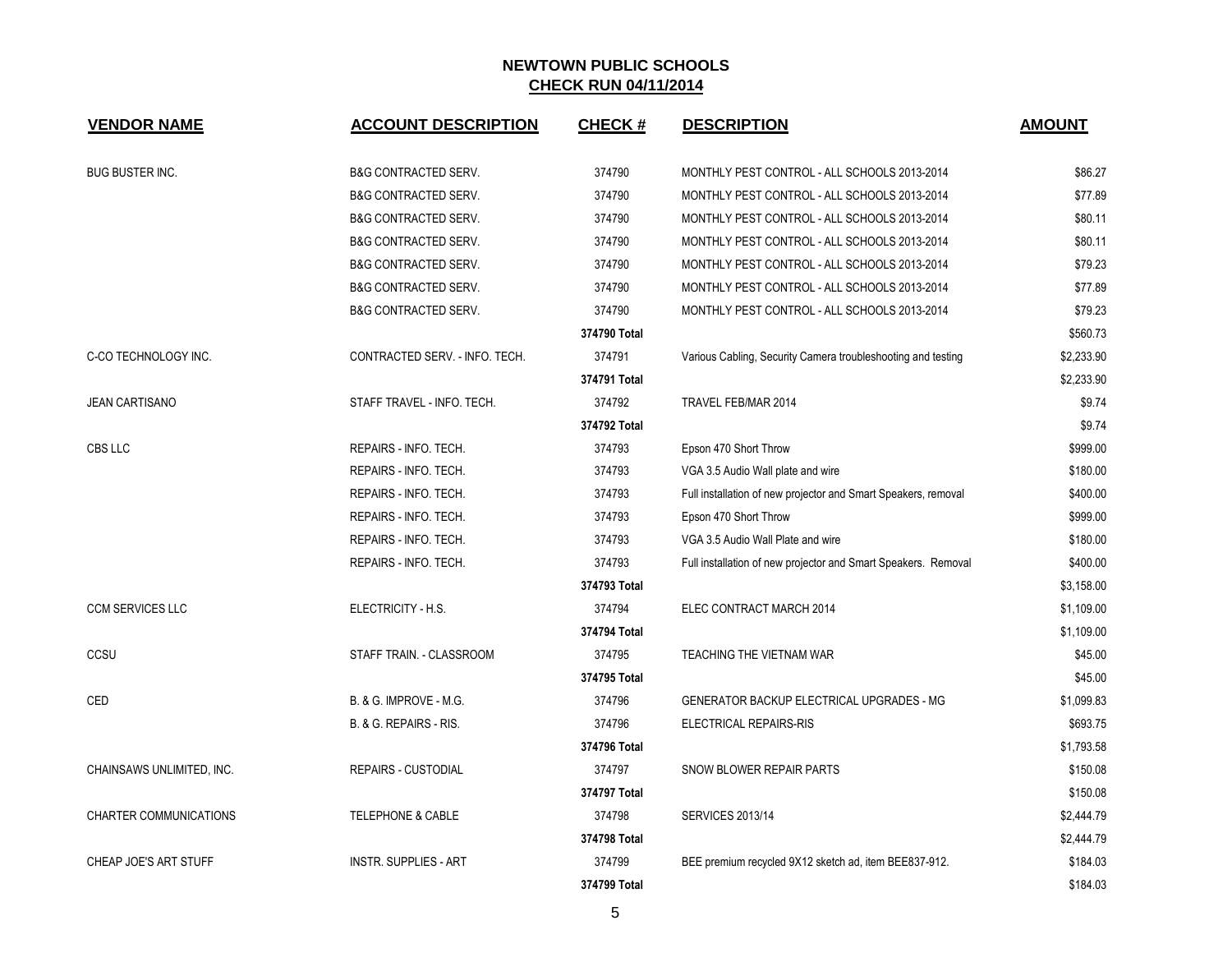| <b>VENDOR NAME</b>                   | <b>ACCOUNT DESCRIPTION</b>            | <b>CHECK#</b> | <b>DESCRIPTION</b>                           | <b>AMOUNT</b> |
|--------------------------------------|---------------------------------------|---------------|----------------------------------------------|---------------|
| CHILDREN'S THERAPY SERVICES          | PROF. SERV. - OCCUP./PHYSICAL THERAPY | 374800        | OT SERVICES TO COVER MATERNITY LEAVE 12 WKS. | \$1,625.00    |
|                                      |                                       | 374800 Total  |                                              | \$1,625.00    |
| CONN JUNIOR REPUBLIC INC.            | TUITION - OUT-OF-DISTRICT             | 374801        | TUITION - OUT-OF-DISTRICT                    | \$19,309.08   |
|                                      | TUITION - OUT-OF-DISTRICT             | 374801        | TUITION - OUT-OF-DISTRICT                    | \$1,149.35    |
|                                      |                                       | 374801 Total  |                                              | \$20,458.43   |
| <b>CONNECTICUT LIGHT &amp; POWER</b> | ELECTRICITY - S.H.                    | 374802        | ELEC 51922733035                             | \$74.17       |
|                                      | ELECTRICITY - M.G.                    | 374802        | ELEC 51171733009                             | \$2,716.32    |
|                                      | ELECTRICITY - HOM.                    | 374802        | ELEC 51844633024                             | \$4,597.26    |
|                                      | ELECTRICITY - RIS.                    | 374802        | ELEC 51324453075                             | \$10,974.96   |
|                                      | ELECTRICITY - M.S.                    | 374802        | ELEC 51658443072                             | \$9,431.28    |
|                                      | ELECTRICITY - M.S.                    | 374802        | ELEC 51352546030                             | \$215.12      |
|                                      | ELECTRICITY - H.S.                    | 374802        | ELEC 51418253076                             | \$22,966.44   |
|                                      | ELECTRICITY - H.S.                    | 374802        | ELEC 51356633040                             | \$38.90       |
|                                      |                                       | 374802 Total  |                                              | \$51,014.45   |
| <b>LAUREN CONNOR</b>                 | STAFF TRAIN. - PUPIL SERV.            | 374803        | CONF CT ABA                                  | \$145.00      |
|                                      |                                       | 374803 Total  |                                              | \$145.00      |
| <b>JENNA CONNORS</b>                 | ACCOMMODATIONS - STAFF DEVELOP.       | 374804        | NSTA CONF HOTEL/MEALS                        | \$324.35      |
|                                      |                                       | 374804 Total  |                                              | \$324.35      |
| CONSOLIDATED COMPUTING INC.          | CONTRACTED SERV. - INFO. TECH.        | 374805        | Datto_Monthly service & Support              | \$10,998.00   |
|                                      |                                       | 374805 Total  |                                              | \$10,998.00   |
| SARAH COX, RN                        | STAFF TRAVEL - ELEM.                  | 374806        | <b>CONCUSSION CONF</b>                       | \$37.92       |
|                                      | MEMBERSHIPS - ELEM.                   | 374806        | RN LICENSE                                   | \$105.00      |
|                                      |                                       | 374806 Total  |                                              | \$142.92      |
| <b>CSCA</b>                          | CONTRACTED SERV. - GUIDANCE           | 374807        | Year Subscription to CSCA                    | \$50.00       |
|                                      | CONTRACTED SERV. - GUIDANCE           | 374807        | Year Subscription to CSCA                    | \$50.00       |
|                                      | CONTRACTED SERV. - GUIDANCE           | 374807        | Year Subscription to CSCA                    | \$50.00       |
|                                      | CONTRACTED SERV. - GUIDANCE           | 374807        | Year Subscription to CSCA                    | \$50.00       |
|                                      | CONTRACTED SERV. - GUIDANCE           | 374807        | Year Subscription to CSCA                    | \$50.00       |
|                                      | CONTRACTED SERV. - GUIDANCE           | 374807        | Year Subscription to CSCA                    | \$50.00       |
|                                      | CONTRACTED SERV. - GUIDANCE           | 374807        | Year Subscription to CSCA                    | \$50.00       |
|                                      | CONTRACTED SERV. - GUIDANCE           | 374807        | Year Subscription to CSCA                    | \$50.00       |
|                                      |                                       | 374807 Total  |                                              | \$400.00      |

6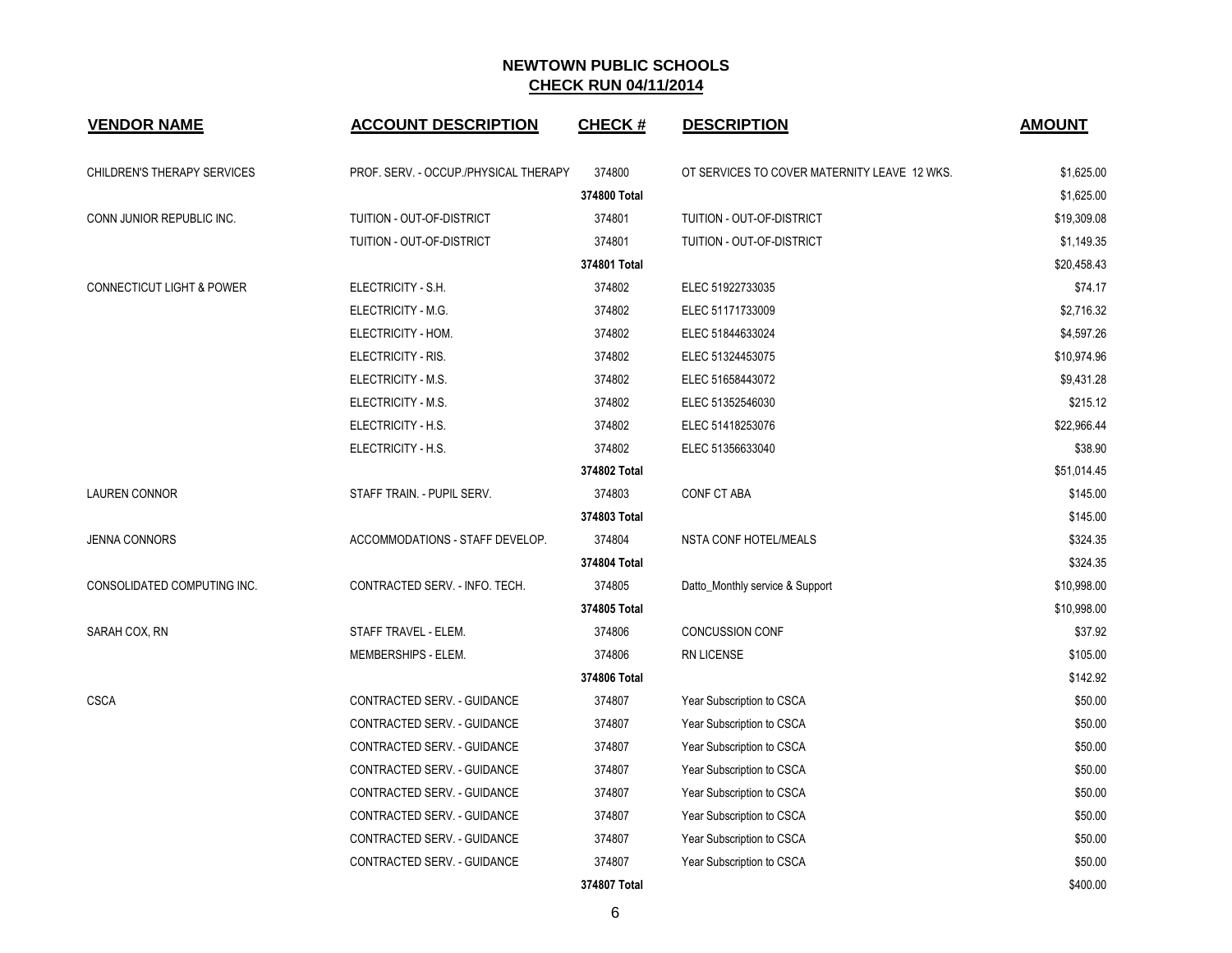| <b>VENDOR NAME</b>                   | <b>ACCOUNT DESCRIPTION</b>          | <b>CHECK#</b> | <b>DESCRIPTION</b>                                                   | <b>AMOUNT</b> |
|--------------------------------------|-------------------------------------|---------------|----------------------------------------------------------------------|---------------|
| <b>CTAHPERD</b>                      | MEMBERSHIPS - P.E.                  | 374808        | Membership renewal                                                   | \$105.00      |
|                                      |                                     | 374808 Total  |                                                                      | \$105.00      |
| D & S ASSOCIATES                     | STAFF TRAIN. - CLASSROOM            | 374809        | REGISTRATION FEE-UNDERSTANDING SELF INJURY WORKSHOP                  | \$169.00      |
|                                      |                                     | 374809 Total  |                                                                      | \$169.00      |
| <b>JOANNE DIDONATO</b>               | INSTR. SUPPLIES - CLASSROOM         | 374810        | <b>MEETING SUPPLIES</b>                                              | \$81.00       |
|                                      |                                     | 374810 Total  |                                                                      | \$81.00       |
| DIRECT ENERGY BUSINESS               | ELECTRICITY - H.                    | 374811        | ELEC 1130804                                                         | \$2,313.26    |
|                                      | ELECTRICITY - S.H.                  | 374811        | ELEC 1130819                                                         | \$9.45        |
|                                      | ELECTRICITY - S.H.                  | 374811        | ELEC 1130820                                                         | \$39.78       |
|                                      | ELECTRICITY - M.G.                  | 374811        | ELEC 1130806                                                         | \$2,194.48    |
|                                      | ELECTRICITY - M.G.                  | 374811        | ELEC 1130805                                                         | \$26.58       |
|                                      | ELECTRICITY - HOM.                  | 374811        | ELEC 1130817                                                         | \$3,826.26    |
|                                      | ELECTRICITY - RIS.                  | 374811        | ELEC 1130809                                                         | \$22,284.64   |
|                                      | ELECTRICITY - M.S.                  | 374811        | ELEC 1130816                                                         | (\$0.97)      |
|                                      | ELECTRICITY - H.S.                  | 374811        | ELEC 1130807                                                         | \$1.56        |
|                                      | ELECTRICITY - H.S.                  | 374811        | ELEC 1130810                                                         | \$0.85        |
|                                      | ELECTRICITY - H.S.                  | 374811        | ELEC 1130811                                                         | \$25,654.08   |
|                                      |                                     | 374811 Total  |                                                                      | \$56,349.97   |
| DUMOUCHEL PAPER CO.                  | <b>B&amp;G SUPPLIES - CUSTODIAL</b> | 374812        | <b>BUCKET WRINGER</b>                                                | \$299.85      |
|                                      |                                     | 374812 Total  |                                                                      | \$299.85      |
| E-FILLIATE INCORPORATED              | INSTR. SUPPLIES - COMPUTER ED.      | 374813        | Pro Surge with rotating Plug, 8 outlet 15ft black, Ziotek, ZT1120176 | \$156.77      |
|                                      |                                     | 374813 Total  |                                                                      | \$156.77      |
| EAST RIVER ENERGY INC.               | FUEL OIL - GEN.                     | 374814        | FUEL OIL 5037H                                                       | \$831.58      |
|                                      | FUEL OIL - S.H.                     | 374814        | FUEL OIL 4979N                                                       | \$22,916.88   |
|                                      | FUEL OIL - M.S.                     | 374814        | FUEL OIL 5037H                                                       | \$22,765.68   |
|                                      |                                     | 374814 Total  |                                                                      | \$46,514.14   |
| EDITORIAL PROJECTS IN EDUCATION INC. | ADVERTISING - SUPER.                | 374815        | CONTRACT 03/03/14 - 03/31/15                                         | \$1,475.00    |
|                                      | ADVERTISING - SUPER.                | 374815        | HS PRINCIPAL RUN 03/12/14                                            | \$614.80      |
|                                      |                                     | 374815 Total  |                                                                      | \$2,089.80    |
| <b>EDUCATION CONNECTION</b>          | <b>CONTRACTED SERV. - SUPER.</b>    | 374816        | <b>LEARNING SERV</b>                                                 | \$750.00      |
|                                      |                                     | 374816 Total  |                                                                      | \$750.00      |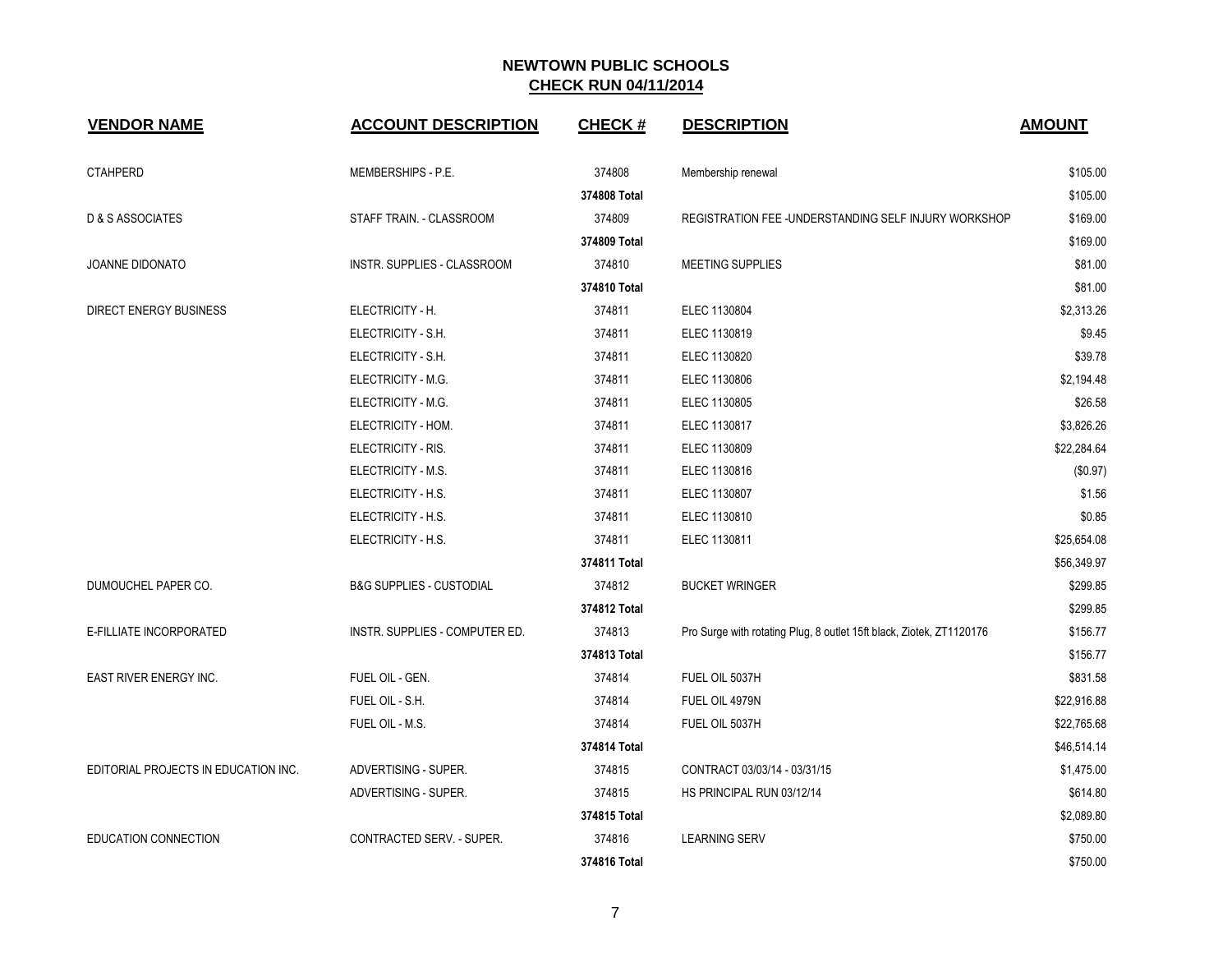| <b>VENDOR NAME</b>                 | <b>ACCOUNT DESCRIPTION</b>         | <b>CHECK#</b> | <b>DESCRIPTION</b>                                          | <b>AMOUNT</b> |
|------------------------------------|------------------------------------|---------------|-------------------------------------------------------------|---------------|
| ELECTRICAL WHOLESALERS INC.        | <b>B&amp;G SUPPLIES - MAINT.</b>   | 374817        | <b>TERMINAL GROUND BAR KIT</b>                              | \$11.35       |
|                                    |                                    | 374817 Total  |                                                             | \$11.35       |
| ELLISON EDUCATIONAL EQUIPMENT INC. | INSTR. SUPPLIES - CLASSROOM        | 374818        | Original Standard Cutting Pad for die cut machine, #15456   | \$25.00       |
|                                    | <b>INSTR. SUPPLIES - CLASSROOM</b> | 374818        | shipping/handling                                           | \$6.00        |
|                                    |                                    | 374818 Total  |                                                             | \$31.00       |
| EPSTEIN EDUCATIONAL ENTERPRISES    | INSTR. SUPPLIES - SOC. STUDIES     | 374819        | IF-AT FORMS - BOX OF 1,000 - 25 QUESTIONS, 5 ANSWER CHOICES | \$215.00      |
|                                    | INSTR. SUPPLIES - SOC. STUDIES     | 374819        | IF-AT FORMS-BOX OF 1,000-50 QUESTIONS, 5 ANSWER CHOICES     | \$215.00      |
| EPSTEIN EDUCATIONAL ENTERPRISES    | INSTR. SUPPLIES - SOC. STUDIES     | 374819        | <b>SHIPPING</b>                                             | \$13.00       |
|                                    |                                    | 374819 Total  |                                                             | \$443.00      |
| <b>EQUIP CORPORATION</b>           | <b>EQUIP RENTAL - SPORTS</b>       | 374820        | <b>RENTAL OF CONTAINERS</b>                                 | \$75.00       |
|                                    | <b>EQUIP RENTAL - SPORTS</b>       | 374820        | <b>RENTAL OF CONTAINERS</b>                                 | \$95.00       |
|                                    | <b>EQUIP RENTAL - SPORTS</b>       | 374820        | <b>RENTAL OF CONTAINERS</b>                                 | \$75.00       |
|                                    | <b>EQUIP RENTAL - SPORTS</b>       | 374820        | <b>RENTAL OF CONTAINERS</b>                                 | \$75.00       |
|                                    |                                    | 374820 Total  |                                                             | \$320.00      |
| DR. JOSEPH V. ERARDI JR.           | STAFF TRAVEL - SUPER.              | 374821        | MONTHLY EXPENSE & TRAVEL 2013/14                            | \$237.50      |
|                                    |                                    | 374821 Total  |                                                             | \$237.50      |
| <b>EXCEL TUTORING LLC</b>          | TUTORS - HOMEBOUND                 | 374822        | 43505                                                       | \$5,825.00    |
|                                    | TUTORS - HOMEBOUND                 | 374822        | HOMEBOUND TUTORING FOR STUDENTS                             | \$5,530.00    |
|                                    |                                    | 374822 Total  |                                                             | \$11,355.00   |
| F & M ELECTRICAL SUPPLY CO, INC.   | B. & G. REPAIRS - M.G.             | 374823        | CMT ROOM - MG                                               | \$302.69      |
|                                    | B. & G. REPAIRS - HOM.             | 374823        | STAGE - HOM                                                 | \$150.55      |
|                                    | <b>B&amp;G SUPPLIES - MAINT.</b>   | 374823        | ELECTRICAL SHOP SUPPLIES - CONDUIT, BALLASTS, WIRE          | \$1,054.99    |
|                                    | <b>B&amp;G SUPPLIES - MAINT.</b>   | 374823        | ELECTRICAL SHOP SUPPLIES - CONDUIT, BALLASTS, WIRE          | \$82.68       |
|                                    | <b>B&amp;G SUPPLIES - MAINT.</b>   | 374823        | ELECTRICAL SHOP SUPPLIES - CONDUIT, BALLASTS, WIRE          | \$75.98       |
|                                    | <b>B&amp;G SUPPLIES - MAINT.</b>   | 374823        | ELECTRICAL SHOP SUPPLIES - CONDUIT, BALLASTS, WIRE          | \$147.83      |
|                                    | <b>B&amp;G SUPPLIES - MAINT.</b>   | 374823        | ELECTRICAL SHOP SUPPLIES - CONDUIT, BALLASTS, WIRE          | \$243.53      |
|                                    | <b>B&amp;G SUPPLIES - MAINT.</b>   | 374823        | ELECTRICAL SHOP SUPPLIES - CONDUIT, BALLASTS, WIRE          | \$819.40      |
|                                    |                                    | 374823 Total  |                                                             | \$2,877.65    |
| MICHELE FINKENSTADT                | STAFF TRAVEL - PUPIL SERV.         | 374824        | JOB COACHING WORKSITES MARCH 2014                           | \$98.56       |
|                                    |                                    | 374824 Total  |                                                             | \$98.56       |
| <b>FISHER SCIENTIFIC</b>           | <b>INSTR. SUPPLIES - C.W.E.</b>    | 374825        | S90198 POCKET LIGHT METER                                   | \$415.31      |
|                                    | <b>INSTR. SUPPLIES - SCIENCE</b>   | 374825        | S76110J TWO CASES OF TEST TUBES 16MM X 150 MM               | \$227.12      |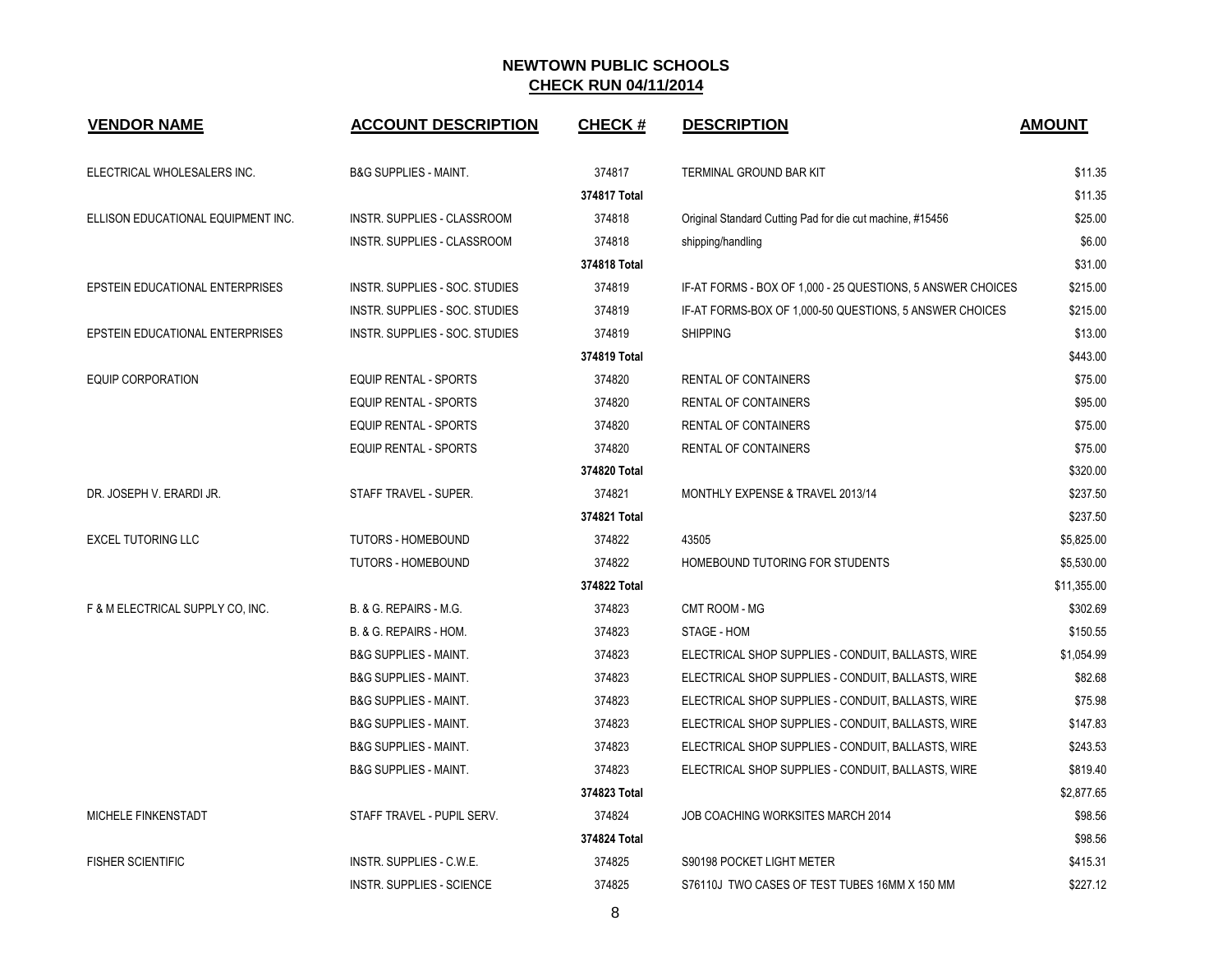| <b>VENDOR NAME</b>                          | <b>ACCOUNT DESCRIPTION</b>           | <b>CHECK#</b> | <b>DESCRIPTION</b>                                               | <b>AMOUNT</b> |
|---------------------------------------------|--------------------------------------|---------------|------------------------------------------------------------------|---------------|
| <b>FISHER SCIENTIFIC</b>                    | <b>INSTR. SUPPLIES - SCIENCE</b>     | 374825        | S90198 POCKET LIGHT METER                                        | \$474.64      |
|                                             |                                      | 374825 Total  |                                                                  | \$1,117.07    |
| <b>FOLLETT EDUCATIONAL SERVICES</b>         | <b>SUPPLIES - LIBRARY</b>            | 374826        | Intermediate Nutmeg Nominee Books, grade 4-6.                    | \$61.36       |
|                                             |                                      | 374826 Total  |                                                                  | \$61.36       |
| <b>FOLLETT LIBRARY RESOURCES</b>            | <b>SUPPLIES - LIBRARY</b>            | 374827        | Book Order - See attached quote for detailed list- Free Shipping | \$956.31      |
|                                             | INSTR. SUPPLIES - CLASSROOM          | 374827        | Cambodian/English dictionary, ISBN 978-0-8705-2818-7             | \$17.01       |
|                                             |                                      | 374827 Total  |                                                                  | \$973.32      |
| LORRAINE D. FOSTER DAY SCHOOL               | TUITION - OUT-OF-DISTRICT            | 374828        | TUITION - OUT-OF-DISTRICT                                        | \$538.40      |
|                                             |                                      | 374828 Total  |                                                                  | \$538.40      |
| THE FOUNDATION SCHOOL                       | TUITION - OUT-OF-DISTRICT            | 374829        | TUITION - OUT-OF-DISTRICT                                        | \$24,800.00   |
|                                             |                                      | 374829 Total  |                                                                  | \$24,800.00   |
| <b>GALE CENGAGE LEARNING</b>                | SUPPLIES - LIBRARY                   | 374830        | <b>REF BOOKS</b>                                                 | \$50.00       |
|                                             |                                      | 374830 Total  |                                                                  | \$50.00       |
| <b>BARBARA GASPARINE</b>                    | OFF. SUPPLIES - ADMIN.               | 374831        | ADM SUPPLIES PROF DEV.                                           | \$31.97       |
|                                             | OFF. SUPPLIES - ADMIN.               | 374831        | ADM SUPPLIES STAFF MEETINGS                                      | \$155.00      |
|                                             | OFF. SUPPLIES - ADMIN.               | 374831        | <b>ADMIN SUPPLIES</b>                                            | \$104.00      |
|                                             | OFF. SUPPLIES - ADMIN.               | 374831        | ADMIN SUPPLIES PROF DEV.                                         | \$62.90       |
|                                             | OFF. SUPPLIES - ADMIN.               | 374831        | ADMIN SUPPLIES PROF MTG                                          | \$22.48       |
|                                             |                                      | 374831 Total  |                                                                  | \$376.35      |
| DR. LINDA A. GEJDA                          | STAFF TRAVEL - SUPER.                | 374832        | MONTHLY EXPENSE & TRAVEL 2013/14                                 | \$300.00      |
|                                             |                                      | 374832 Total  |                                                                  | \$300.00      |
| <b>GERONNURSING &amp; RESPITE CARE INC.</b> | PROF. SERV. - HEALTH ELEM/RIS        | 374833        | LPN SERVICES - STARR PROGRAM                                     | \$2,336.26    |
|                                             | PROF. SERV. - HEALTH ELEM/RIS        | 374833        | LPN SERVICES - STARR PROGRAM                                     | \$1,118.06    |
|                                             | PROF. SERV. - HEALTH ELEM/RIS        | 374833        | LPN SERVICES - STARR PROGRAM                                     | \$2,336.26    |
|                                             |                                      | 374833 Total  |                                                                  | \$5,790.58    |
| GOLDIE AND LIBRO MUSIC CENTER LLC           | <b>REPAIRS - MUSIC</b>               | 374834        | MUSIC INSTRUMENTS REPAIRS                                        | \$175.00      |
|                                             |                                      | 374834 Total  |                                                                  | \$175.00      |
| GOVCONNECTION, INC.                         | INSTR. SUPPLIES - LIFE MAN./CULINARY | 374835        | HP YELLOW TONER CARTRIDGE                                        | \$112.99      |
|                                             | INSTR. SUPPLIES - LIFE MAN./CULINARY | 374835        | HP DRUM FOR HP COLOR LASER                                       | \$217.95      |
|                                             | INSTR. SUPPLIES - LIFE MAN./CULINARY | 374835        | HP 124A BLACK HP CARTRIDGE                                       | \$169.98      |
|                                             | INSTR. SUPPLIES - LIFE MAN./CULINARY | 374835        | <b>COLOR CARTRIDGE VALUE PACK</b>                                | \$559.90      |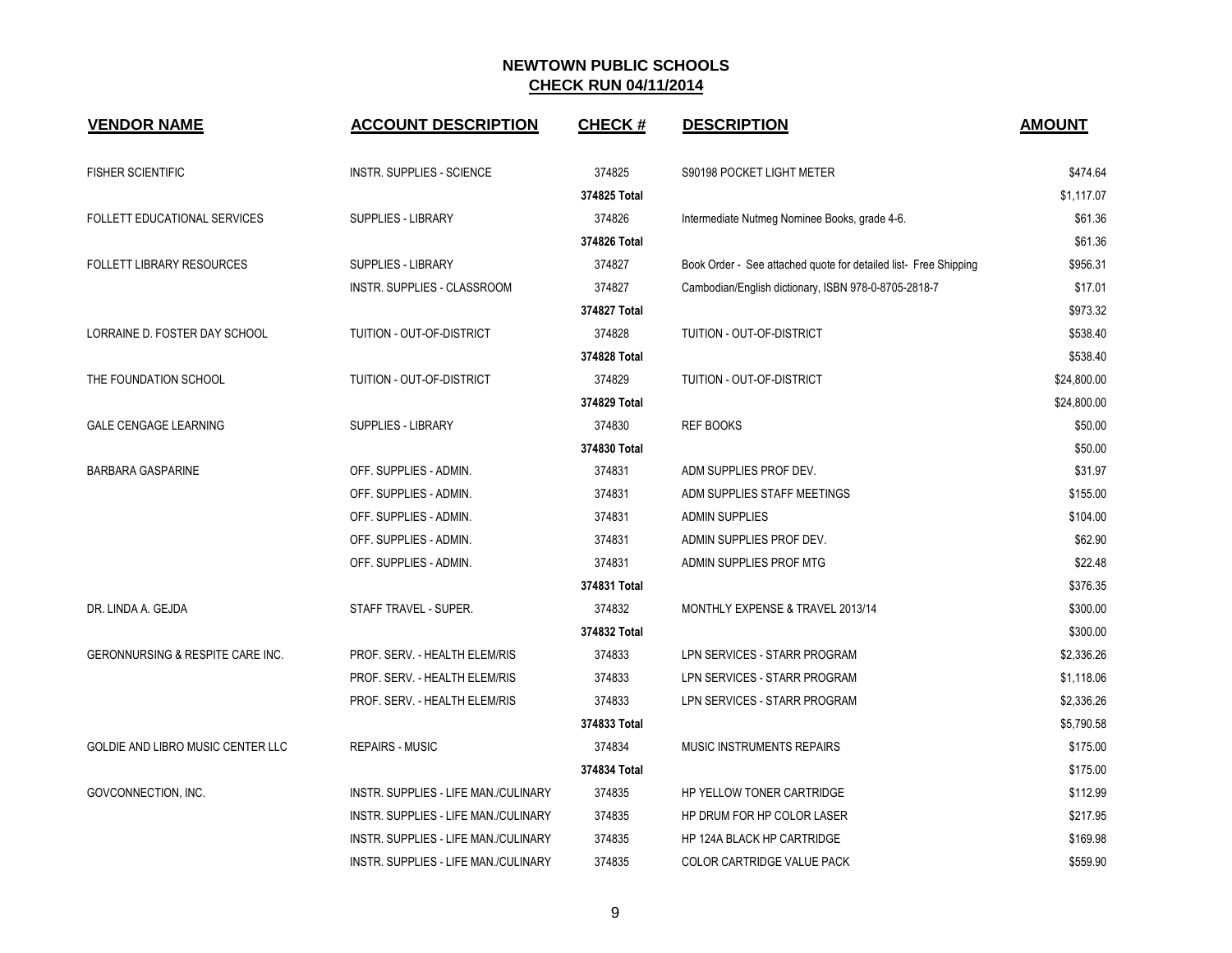| <b>VENDOR NAME</b>                    | <b>ACCOUNT DESCRIPTION</b>              | <b>CHECK#</b> | <b>DESCRIPTION</b>                                              | <b>AMOUNT</b> |
|---------------------------------------|-----------------------------------------|---------------|-----------------------------------------------------------------|---------------|
| GOVCONNECTION, INC.                   | REPAIRS - INFO. TECH.                   | 374835        | HP 1606dn 11144114NMS - BacharQUOTE 23609327.02                 | \$178.00      |
|                                       |                                         | 374835 Total  |                                                                 | \$1,238.82    |
| <b>GRAINGER</b>                       | <b>B&amp;G SUPPLIES - MAINT.</b>        | 374836        | HUMIDITY METER, TSTAT KIT, WEB STRAP PULLER                     | \$92.51       |
|                                       | <b>B&amp;G SUPPLIES - MAINT.</b>        | 374836        | HUMIDITY METER, TSTAT KIT, WEB STRAP PULLER                     | \$211.22      |
|                                       | <b>B&amp;G SUPPLIES - MAINT.</b>        | 374836        | HUMIDITY METER, TSTAT KIT, WEB STRAP PULLER                     | \$98.47       |
|                                       | <b>B&amp;G SUPPLIES - MAINT.</b>        | 374836        | HUMIDITY METER, TSTAT KIT, WEB STRAP PULLER                     | \$110.16      |
|                                       |                                         | 374836 Total  |                                                                 | \$512.36      |
| GREAT AMERICAN LIFE INSURANCE COMPANY | PENSION PLAN                            | 374837        | #05091106 ID# 0484TAX SHELTERED ANNUITY PAYMENT                 | \$2,289.14    |
|                                       |                                         | 374837 Total  |                                                                 | \$2,289.14    |
| STEPHANIE GREAVES                     | STAFF TRAVEL - PUPIL SERV.              | 374838        | TRAVEL MARCH 2014 & HOTEL CPI NY                                | \$316.14      |
|                                       |                                         | 374838 Total  |                                                                 | \$316.14      |
| PAULA A. GREENFIELD                   | STAFF TRAVEL - CLASSROOM                | 374839        | ECE ONLINE REG. TRAINING                                        | \$20.16       |
|                                       |                                         | 374839 Total  |                                                                 | \$20.16       |
| <b>GUITAR CENTER</b>                  | <b>REPAIRS - MUSIC</b>                  | 374840        | Extended Warranty for new Bass Amp. Two years, full replacement | \$119.99      |
|                                       |                                         | 374840 Total  |                                                                 | \$119.99      |
| <b>KIRSTEN HARDY</b>                  | OTHER SUPPLIES - STAFF DEVELOP.         | 374841        | FLOWERS & BAKED GOODS                                           | \$43.51       |
|                                       |                                         | 374841 Total  |                                                                 | \$43.51       |
| <b>JENNIFER HAYDUCKY</b>              | <b>INSTR. SUPPLIES - SCIENCE</b>        | 374842        | <b>CREC SEMERIAL</b>                                            | \$65.00       |
|                                       |                                         | 374842 Total  |                                                                 | \$65.00       |
| <b>HEARST CT POST</b>                 | ADVERTISING - BUS, SERV.                | 374843        | ADV. 129471                                                     | \$1,342.82    |
|                                       |                                         | 374843 Total  |                                                                 | \$1,342.82    |
| <b>HESS CORPORATION</b>               | <b>PROPANE &amp; NATURAL GAS - M.S.</b> | 374844        | GAS 1218261                                                     | \$212.63      |
|                                       |                                         | 374844 Total  |                                                                 | \$212.63      |
| <b>HOMETOWN TOOL LLC</b>              | <b>B&amp;G SUPPLIES - CUSTODIAL</b>     | 374845        | CUSTODIAN UNIFORM (2013-2014)                                   | \$7.00        |
|                                       |                                         | 374845 Total  |                                                                 | \$7.00        |
| <b>HOPE ACADEMY</b>                   | TUITION - OUT-OF-DISTRICT               | 374846        | TUITION - OUT-OF-DISTRICT                                       | \$7,250.00    |
|                                       |                                         | 374846 Total  |                                                                 | \$7,250.00    |
| <b>IMTI</b>                           | STAFF TRAIN. - B&G ADMIN.               | 374847        | ELECTRICIAN CODE CLASS                                          | \$85.00       |
|                                       |                                         | 374847 Total  |                                                                 | \$85.00       |
| INSIGHT INVESTMENTS LLC               | REPAIRS - INFO. TECH.                   | 374848        | Dell OptiPlex 755 Small form Factor - refurbish                 | \$728.00      |
|                                       | REPAIRS - INFO. TECH.                   | 374848        | Shipping                                                        | \$59.30       |
|                                       |                                         | 374848 Total  |                                                                 | \$787.30      |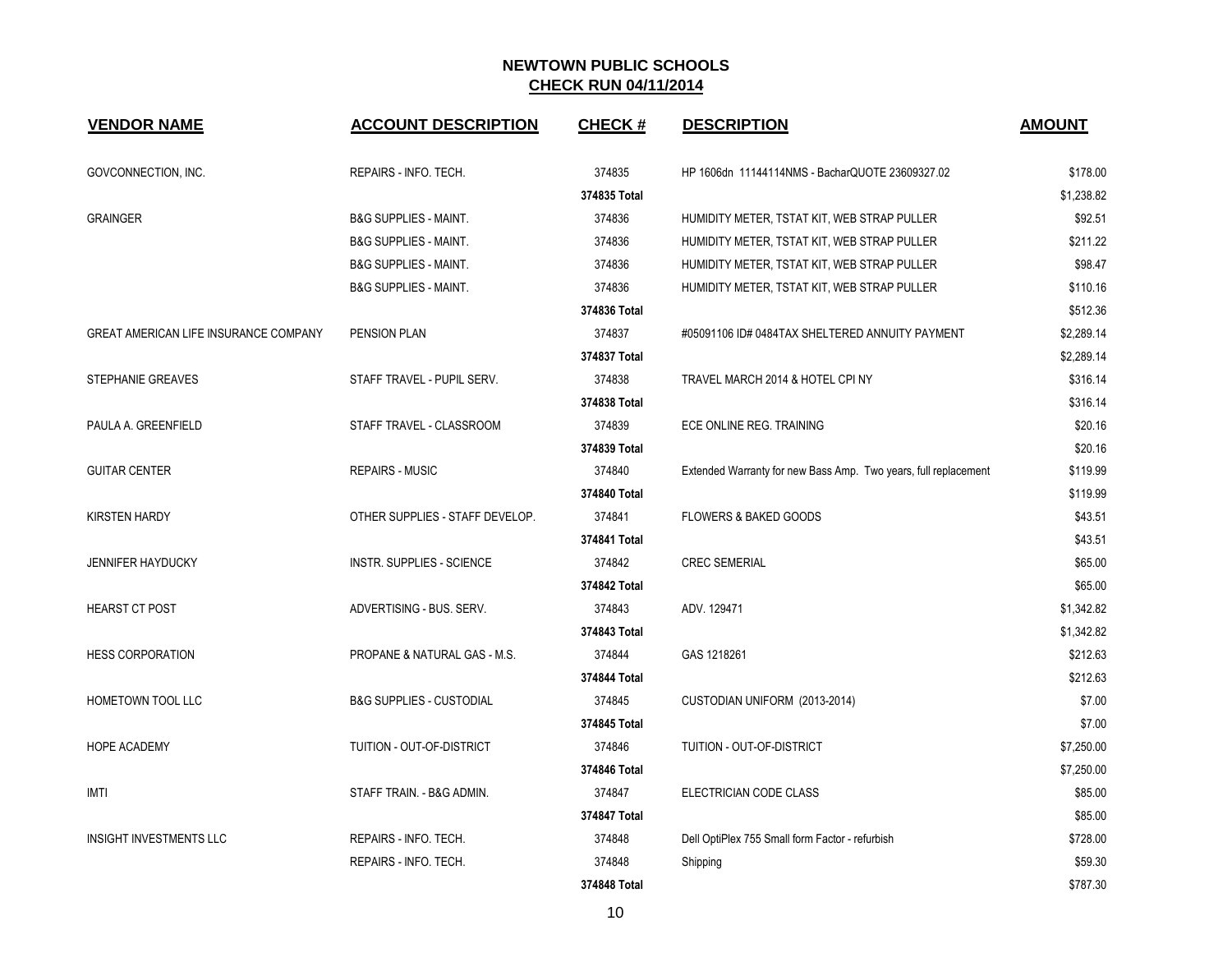| <b>VENDOR NAME</b>            | <b>ACCOUNT DESCRIPTION</b>          | <b>CHECK#</b> | <b>DESCRIPTION</b>                                        | <b>AMOUNT</b> |
|-------------------------------|-------------------------------------|---------------|-----------------------------------------------------------|---------------|
| <b>KRISTEN JACKSON</b>        | STAFF TRAVEL - PUPIL SERV.          | 374849        | TRAVEL MARCH 2014                                         | \$97.16       |
|                               |                                     | 374849 Total  |                                                           | \$97.16       |
| <b>LISA JOHNS</b>             | STAFF TRAVEL - INFO. TECH.          | 374850        | TRAVEL MARCH 2014                                         | \$80.75       |
|                               |                                     | 374850 Total  |                                                           | \$80.75       |
| RACHEL KALISH                 | CONTRACTED SERV. - SP/HEAR.         | 374851        | SPEECH SERVICES STARR PROGRAM                             | \$1,110.00    |
|                               |                                     | 374851 Total  |                                                           | \$1,110.00    |
| <b>SUSAN ANTHONY KLEIN</b>    | CONTRACTED SERV. - MUSIC            | 374852        | Piano accompanist for Winter Concerts - Invoice attached. | \$300.00      |
|                               |                                     | 374852 Total  |                                                           | \$300.00      |
| KLINGBERG FAMILY CENTERS INC. | TUITION - OUT-OF-DISTRICT           | 374853        | TUITION - OUT-OF-DISTRICT                                 | \$15,136.80   |
|                               |                                     | 374853 Total  |                                                           | \$15,136.80   |
| LEAHY'S FUELS INC.            | PROPANE & NATURAL GAS - M.G.        | 374854        | PROPANE 56117G                                            | \$470.59      |
|                               | PROPANE & NATURAL GAS - H.S.        | 374854        | PROPANE 97208G                                            | \$903.42      |
|                               |                                     | 374854 Total  |                                                           | \$1,374.01    |
| LINGUI SYSTEMS INC.           | INSTR. SUPPLIES - SP/HEAR.          | 374855        | PROTOCOLS ROWPVT-4TH ED #9016                             | \$120.00      |
|                               | INSTR. SUPPLIES - SP/HEAR.          | 374855        | PROTOCOLS EOWPVT-4TH ED #9014                             | \$120.00      |
|                               |                                     | 374855 Total  |                                                           | \$240.00      |
| <b>KIM LOWELL</b>             | <b>INSTR. SUPPLIES - SCIENCE</b>    | 374856        | <b>PENCILS</b>                                            | \$52.50       |
|                               |                                     | 374856 Total  |                                                           | \$52.50       |
| <b>LRP PUBLICATIONS</b>       | OTHER SUPPLIES - STAFF DEVELOP.     | 374857        | Sec 504 loose-leaf: shipping cost                         | \$29.50       |
|                               |                                     | 374857 Total  |                                                           | \$29.50       |
| DR. ANA PAULA MACHADO         | MEDICAL ADVISOR - HEALTH ADMIN      | 374858        | <b>MEDICAL DIRECTOR</b>                                   | \$846.16      |
|                               |                                     | 374858 Total  |                                                           | \$846.16      |
| <b>KELLY MACLAREN</b>         | STAFF TRAVEL - CLASSROOM            | 374859        | TRAVEL EVAL MARCH 2013                                    | \$19.94       |
|                               |                                     | 374859 Total  |                                                           | \$19.94       |
| MAGNAKLEEN SERVICES LLC       | <b>B&amp;G SUPPLIES - CUSTODIAL</b> | 374860        | MOP / RUG SERVICE (ALL SCHOOLS) - 2013-2014               | \$130.00      |
|                               | <b>B&amp;G SUPPLIES - CUSTODIAL</b> | 374860        | MOP / RUG SERVICE (ALL SCHOOLS) - 2013-2014               | \$166.50      |
|                               | <b>B&amp;G SUPPLIES - CUSTODIAL</b> | 374860        | MOP / RUG SERVICE (ALL SCHOOLS) - 2013-2014               | \$48.50       |
|                               | <b>B&amp;G SUPPLIES - CUSTODIAL</b> | 374860        | MOP / RUG SERVICE (ALL SCHOOLS) - 2013-2014               | \$19.50       |
|                               | <b>B&amp;G SUPPLIES - CUSTODIAL</b> | 374860        | MOP / RUG SERVICE (ALL SCHOOLS) - 2013-2014               | \$18.00       |
|                               | <b>B&amp;G SUPPLIES - CUSTODIAL</b> | 374860        | MOP / RUG SERVICE (ALL SCHOOLS) - 2013-2014               | \$18.00       |
|                               | <b>B&amp;G SUPPLIES - CUSTODIAL</b> | 374860        | MOP / RUG SERVICE (ALL SCHOOLS) - 2013-2014               | \$144.00      |
|                               | <b>B&amp;G SUPPLIES - CUSTODIAL</b> | 374860        | MOP / RUG SERVICE (ALL SCHOOLS) - 2013-2014               | \$130.00      |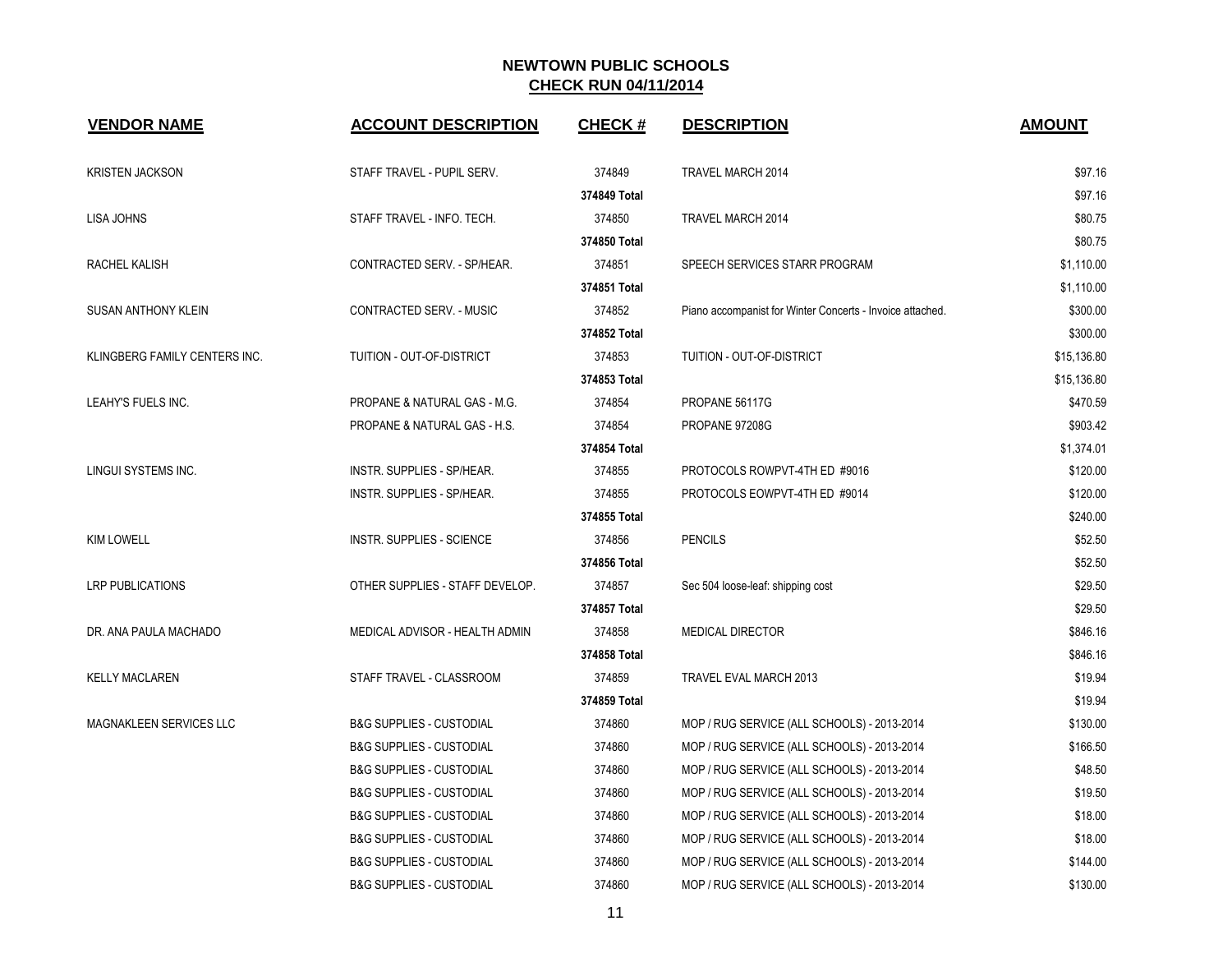| <b>VENDOR NAME</b>          | <b>ACCOUNT DESCRIPTION</b>          | <b>CHECK#</b> | <b>DESCRIPTION</b>                          | <b>AMOUNT</b> |
|-----------------------------|-------------------------------------|---------------|---------------------------------------------|---------------|
| MAGNAKLEEN SERVICES LLC     | <b>B&amp;G SUPPLIES - CUSTODIAL</b> | 374860        | MOP / RUG SERVICE (ALL SCHOOLS) - 2013-2014 | \$166.50      |
|                             | <b>B&amp;G SUPPLIES - CUSTODIAL</b> | 374860        | MOP / RUG SERVICE (ALL SCHOOLS) - 2013-2014 | \$48.50       |
|                             | <b>B&amp;G SUPPLIES - CUSTODIAL</b> | 374860        | MOP / RUG SERVICE (ALL SCHOOLS) - 2013-2014 | \$19.50       |
|                             | <b>B&amp;G SUPPLIES - CUSTODIAL</b> | 374860        | MOP / RUG SERVICE (ALL SCHOOLS) - 2013-2014 | \$18.00       |
|                             | <b>B&amp;G SUPPLIES - CUSTODIAL</b> | 374860        | MOP / RUG SERVICE (ALL SCHOOLS) - 2013-2014 | \$18.00       |
|                             | <b>B&amp;G SUPPLIES - CUSTODIAL</b> | 374860        | MOP / RUG SERVICE (ALL SCHOOLS) - 2013-2014 | \$144.00      |
|                             | <b>B&amp;G SUPPLIES - CUSTODIAL</b> | 374860        | MOP / RUG SERVICE (ALL SCHOOLS) - 2013-2014 | \$45.45       |
|                             | <b>B&amp;G SUPPLIES - CUSTODIAL</b> | 374860        | MOP / RUG SERVICE (ALL SCHOOLS) - 2013-2014 | \$60.65       |
|                             | <b>B&amp;G SUPPLIES - CUSTODIAL</b> | 374860        | MOP / RUG SERVICE (ALL SCHOOLS) - 2013-2014 | \$21.50       |
|                             | <b>B&amp;G SUPPLIES - CUSTODIAL</b> | 374860        | MOP / RUG SERVICE (ALL SCHOOLS) - 2013-2014 | \$30.65       |
|                             | <b>B&amp;G SUPPLIES - CUSTODIAL</b> | 374860        | MOP / RUG SERVICE (ALL SCHOOLS) - 2013-2014 | \$28.25       |
|                             | <b>B&amp;G SUPPLIES - CUSTODIAL</b> | 374860        | MOP / RUG SERVICE (ALL SCHOOLS) - 2013-2014 | \$106.20      |
|                             | <b>B&amp;G SUPPLIES - CUSTODIAL</b> | 374860        | MOP / RUG SERVICE (ALL SCHOOLS) - 2013-2014 | \$33.80       |
|                             | <b>B&amp;G SUPPLIES - CUSTODIAL</b> | 374860        | MOP / RUG SERVICE (ALL SCHOOLS) - 2013-2014 | \$45.45       |
|                             | <b>B&amp;G SUPPLIES - CUSTODIAL</b> | 374860        | MOP / RUG SERVICE (ALL SCHOOLS) - 2013-2014 | \$60.65       |
|                             | <b>B&amp;G SUPPLIES - CUSTODIAL</b> | 374860        | MOP / RUG SERVICE (ALL SCHOOLS) - 2013-2014 | \$21.50       |
|                             | <b>B&amp;G SUPPLIES - CUSTODIAL</b> | 374860        | MOP / RUG SERVICE (ALL SCHOOLS) - 2013-2014 | \$30.65       |
|                             | <b>B&amp;G SUPPLIES - CUSTODIAL</b> | 374860        | MOP / RUG SERVICE (ALL SCHOOLS) - 2013-2014 | \$28.25       |
|                             | <b>B&amp;G SUPPLIES - CUSTODIAL</b> | 374860        | MOP / RUG SERVICE (ALL SCHOOLS) - 2013-2014 | \$106.20      |
|                             | <b>B&amp;G SUPPLIES - CUSTODIAL</b> | 374860        | MOP / RUG SERVICE (ALL SCHOOLS) - 2013-2014 | \$33.80       |
|                             |                                     | 374860 Total  |                                             | \$1,742.00    |
| MAHARD'S PIANO SERVICE, LLC | <b>REPAIRS - MUSIC</b>              | 374861        | PIANO TUNNNING                              | \$135.00      |
|                             | <b>REPAIRS - MUSIC</b>              | 374861        | PIANO TUNNING                               | \$270.00      |
|                             | <b>REPAIRS - MUSIC</b>              | 374861        | PIANO TUNNING                               | \$135.00      |
|                             |                                     | 374861 Total  |                                             | \$540.00      |
| DR. L.ANN MAJURE            | PROF. SERV. - PSYCH/MED. EVAL.      | 374862        | MAPS EVAL FOR 2 NHS STUDENTS                | \$2,160.00    |
|                             |                                     | 374862 Total  |                                             | \$2,160.00    |
| <b>GAIL MALETZ</b>          | STAFF TRAIN. - CLASSROOM            | 374863        | <b>NSTA CONF REG</b>                        | \$245.00      |
|                             | STAFF TRAVEL - STAFF DEVELOP.       | 374863        | TRAVEL NSTA CONF                            | \$300.61      |
|                             | ACCOMMODATIONS - STAFF DEVELOP.     | 374863        | NSTA CONF HOTEL & ROOM                      | \$621.31      |
|                             |                                     | 374863 Total  |                                             | \$1,166.92    |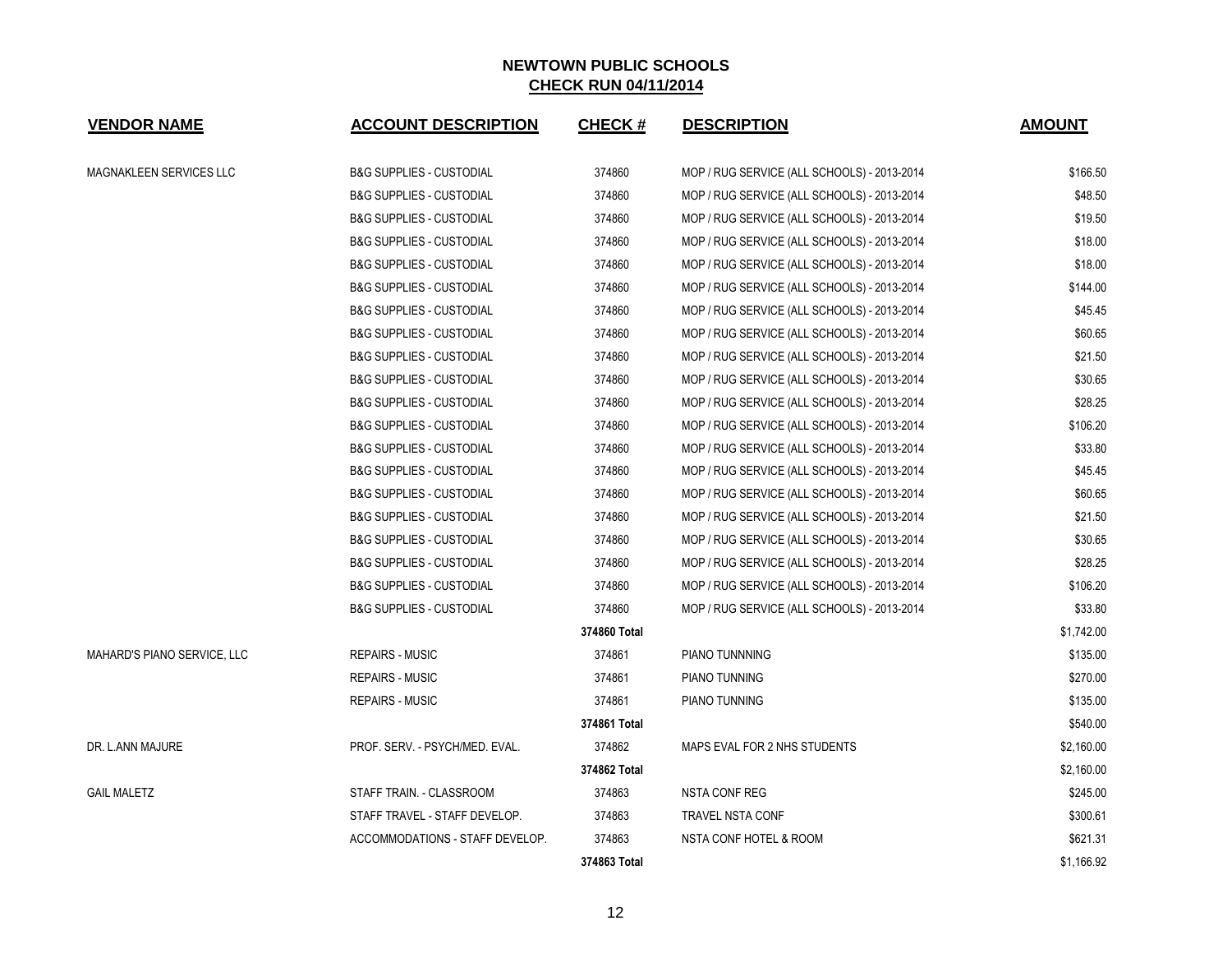| <b>VENDOR NAME</b>                   | <b>ACCOUNT DESCRIPTION</b>       | <b>CHECK#</b> | <b>DESCRIPTION</b>                                         | <b>AMOUNT</b> |
|--------------------------------------|----------------------------------|---------------|------------------------------------------------------------|---------------|
| W.B. MASON., INC.                    | OFF. SUPPLIES - BUS. SERV.       | 374864        | <b>SUPPLIES 2013/14</b>                                    | (\$18.00)     |
|                                      | OFF. SUPPLIES - BUS. SERV.       | 374864        | <b>SUPPLIES 2013/14</b>                                    | \$39.98       |
|                                      | OFF. SUPPLIES - BUS. SERV.       | 374864        | <b>SUPPLIES 2013/14</b>                                    | \$57.45       |
|                                      | OFF. SUPPLIES - BUS. SERV.       | 374864        | <b>SUPPLIES 2013/14</b>                                    | \$55.65       |
|                                      | OFF. SUPPLIES - BUS. SERV.       | 374864        | <b>SUPPLIES 2013/14</b>                                    | \$80.32       |
|                                      | OFF. SUPPLIES - BUS. SERV.       | 374864        | <b>SUPPLIES 2013/14</b>                                    | (\$24.00)     |
|                                      | OFF. SUPPLIES - BUS. SERV.       | 374864        | <b>SUPPLIES 2013/14</b>                                    | \$34.47       |
|                                      | <b>INSTR. SUPPLIES - MUSIC</b>   | 374864        | Best Rite porcelain dry erase board, magnetic, BLT2H2NCM,  | \$159.95      |
|                                      | INSTR. SUPPLIES - CLASSROOM      | 374864        | Various items per attached list. Id Holders, sticky notes, | (\$74.37)     |
|                                      | INSTR. SUPPLIES - CLASSROOM      | 374864        | Various items per attached list. Id Holders, sticky notes, | \$275.17      |
|                                      | INSTR. SUPPLIES - SOC. STUDIES   | 374864        | AMPAD22000- AMPAD 20LB QUADRILLE PAD W 4 SQUARES           | \$56.90       |
|                                      | OFF. SUPPLIES - PUPIL SERV.      | 374864        | DYM30252 LABELS                                            | \$77.97       |
|                                      | INSTR. SUPPLIES - SP. ED. PREK-8 | 374864        | CARTRIDGES Q6000A                                          | \$169.98      |
|                                      | INSTR. SUPPLIES - SP. ED. PREK-8 | 374864        | Q60001A                                                    | \$187.98      |
|                                      | INSTR. SUPPLIES - SP. ED. PREK-8 | 374864        | Q60002A                                                    | \$187.98      |
|                                      | INSTR. SUPPLIES - SP. ED. PREK-8 | 374864        | Q60003A                                                    | \$187.98      |
|                                      | INSTR. SUPPLIES - CLASSROOM      | 374864        | Blue, Standard Ruled Index Cards, 100/pk, Item #           | \$3.60        |
|                                      | INSTR. SUPPLIES - CLASSROOM      | 374864        | Cherry, Standard Ruled Index Cards, 100/pk, Item #         | \$3.90        |
|                                      | INSTR. SUPPLIES - CLASSROOM      | 374864        | Blue, Plain Index Cards, 100/pk, Item # ESS-7320-BLU,      | \$8.95        |
|                                      | INSTR. SUPPLIES - CLASSROOM      | 374864        | Cherry, Plain Index Cards, 100/pk, Item # ESS-7320-CHE,    | \$8.95        |
|                                      | INSTR. SUPPLIES - CLASSROOM      | 374864        | Canary, Plain Index Cards, 100/pk, Item # ESS-7320-CAN,    | \$8.95        |
|                                      | INSTR. SUPPLIES - CLASSROOM      | 374864        | Canary, Standard Ruled Index Cards, 100/pk,                | \$3.60        |
|                                      | INSTR. SUPPLIES - CLASSROOM      | 374864        | Ruled, Universal Index Cards, 3 inch x 5 inch, White       | \$17.45       |
|                                      | INSTR. SUPPLIES - SP. ED. H.S.   | 374864        | SHREDDER BAGS UNV35952                                     | \$29.68       |
|                                      | INSTR. SUPPLIES - GUIDANCE       | 374864        | Post-It Easel Pads - NO SHIPPING                           | \$80.18       |
|                                      |                                  | 374864 Total  |                                                            | \$1,620.67    |
| MCKENNEY MECHANICAL CONTRACTORS INC. | <b>EMERGENCY REPAIRS - H.S.</b>  | 374865        | BOILER #1 & #3 LOCKING OUT - NHS                           | \$285.00      |
|                                      |                                  | 374865 Total  |                                                            | \$285.00      |
| METRO SWIM SHOP                      | <b>INSTR. SUPPLIES - SPORTS</b>  | 374866        | SPEEDO LUNCH SPLICE MALE SUITE NAVY/GOLD                   | \$136.00      |
|                                      |                                  | 374866 Total  |                                                            | \$136.00      |
| <b>GEOFF MILLENSON</b>               | STAFF TRAIN. - PUPIL SERV.       | 374867        | <b>NASP CONF</b>                                           | \$239.00      |
|                                      |                                  | 374867 Total  |                                                            | \$239.00      |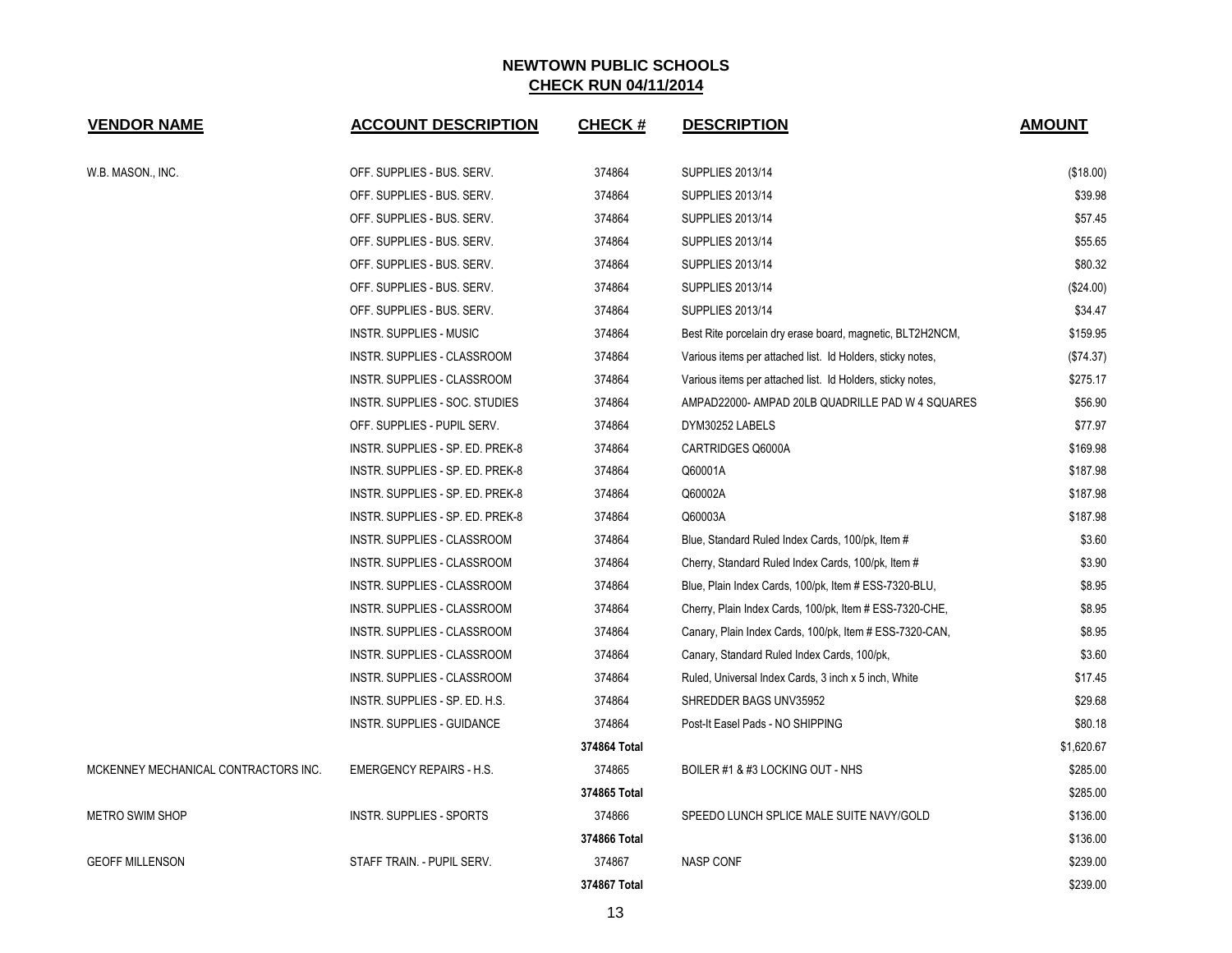| <b>VENDOR NAME</b>                    | <b>ACCOUNT DESCRIPTION</b>       | <b>CHECK#</b> | <b>DESCRIPTION</b>                                                     | <b>AMOUNT</b> |
|---------------------------------------|----------------------------------|---------------|------------------------------------------------------------------------|---------------|
| MTM TRANSPORTATION INC.               | TRANS. - MAGNET SCH.             | 374868        | <b>BUS CONTRACT MARCH 2014</b>                                         | \$30.00       |
|                                       |                                  | 374868 Total  |                                                                        | \$30.00       |
| MUSIC & ARTS CENTER, INC.             | <b>REPAIRS - MUSIC</b>           | 374869        | For instrument repair throughout the school year. No shipping charges. | \$179.95      |
|                                       | INSTR. SUPPLIES - MUSIC          | 374869        | For Orchestra supplies throughout the school year. Free shipping       | \$15.99       |
|                                       |                                  | 374869 Total  |                                                                        | \$195.94      |
| LISA NARAYANAN                        | <b>INSTR. SUPPLIES - SCIENCE</b> | 374870        | MISC. LAB SUPPLIES                                                     | \$47.87       |
|                                       |                                  | 374870 Total  |                                                                        | \$47.87       |
| <b>NASCO</b>                          | <b>INSTR. SUPPLIES - MATH</b>    | 374871        | Various items for math class usage, including Polynomial's, Quadratics | \$450.52      |
|                                       |                                  | 374871 Total  |                                                                        | \$450.52      |
| NATIONAL ASSOC. FOR MUSIC EDUCATION   | <b>MEMBERSHIPS - MUSIC</b>       | 374872        | Membership Renewal                                                     | \$120.00      |
|                                       |                                  | 374872 Total  |                                                                        | \$120.00      |
| NEW ENGLAND CTR FOR CHILDREN          | TUITION - OUT-OF-DISTRICT        | 374873        | TUITION - OUT-OF-DISTRICT                                              | \$14,804.99   |
|                                       |                                  | 374873 Total  |                                                                        | \$14,804.99   |
| NEW ENGLAND FITNESS DISTRIBUTORS INC. | REPAIRS - P.E.                   | 374874        | <b>REPAIRS TO FITNESS EQUIPMENT</b>                                    | \$245.16      |
|                                       | <b>INSTR. SUPPLIES - P.E.</b>    | 374874        | <b>FITNESS EQUIPMENT</b>                                               | \$1,254.60    |
|                                       | <b>REPAIRS - SPORTS</b>          | 374874        | REPAIRS TO FITNESS EQUIPMENT- QUOTE ATTACHED                           | \$1,000.00    |
|                                       |                                  | 374874 Total  |                                                                        | \$2,499.76    |
| NEWTOWN BOARD OF EDUCATION            | MEDICAL INS. PREMIUMS            | 374875        | <b>LONG TERM DISABILITY</b>                                            | \$3,257.59    |
|                                       | <b>ADMINISTRATION FEES</b>       | 374875        | DENTAL ADMIN                                                           | \$2,890.00    |
|                                       | <b>ADMINISTRATION FEES</b>       | 374875        | COBRA ADMIN FEE                                                        | \$300.00      |
|                                       | <b>ADMINISTRATION FEES</b>       | 374875        | <b>RETIREE ADM FEE</b>                                                 | \$220.00      |
|                                       | <b>LIFE INSURANCE</b>            | 374875        | <b>AD&amp;D PREMIUM</b>                                                | \$1,213.22    |
|                                       | LIFE INSURANCE                   | 374875        | <b>LIFE PREMIUM</b>                                                    | \$6,066.10    |
|                                       |                                  | 374875 Total  |                                                                        | \$13,946.91   |
| NEWTOWN FOOD SERVICE                  | CONTRACTED SERV. - ADMIN.        | 374876        | Meals and snacks for Chinese delegation                                | \$51.00       |
|                                       |                                  | 374876 Total  |                                                                        | \$51.00       |
| NEWTOWN HARDWARE                      | <b>B&amp;G SUPPLIES - MAINT.</b> | 374877        | MAINTENANCE SUPPLIES - 2013-2014                                       | \$70.83       |
|                                       | <b>B&amp;G SUPPLIES - MAINT.</b> | 374877        | MAINTENANCE SUPPLIES - 2013-2014                                       | \$14.39       |
|                                       | <b>B&amp;G SUPPLIES - MAINT.</b> | 374877        | MAINTENANCE SUPPLIES - 2013-2014                                       | \$45.44       |
|                                       | B&G SUPPLIES - MAINT.            | 374877        | MAINTENANCE SUPPLIES - 2013-2014                                       | \$23.36       |
|                                       | <b>B&amp;G SUPPLIES - MAINT.</b> | 374877        | MAINTENANCE SUPPLIES - 2013-2014                                       | \$29.28       |
|                                       | <b>B&amp;G SUPPLIES - MAINT.</b> | 374877        | MAINTENANCE SUPPLIES - 2013-2014                                       | \$20.41       |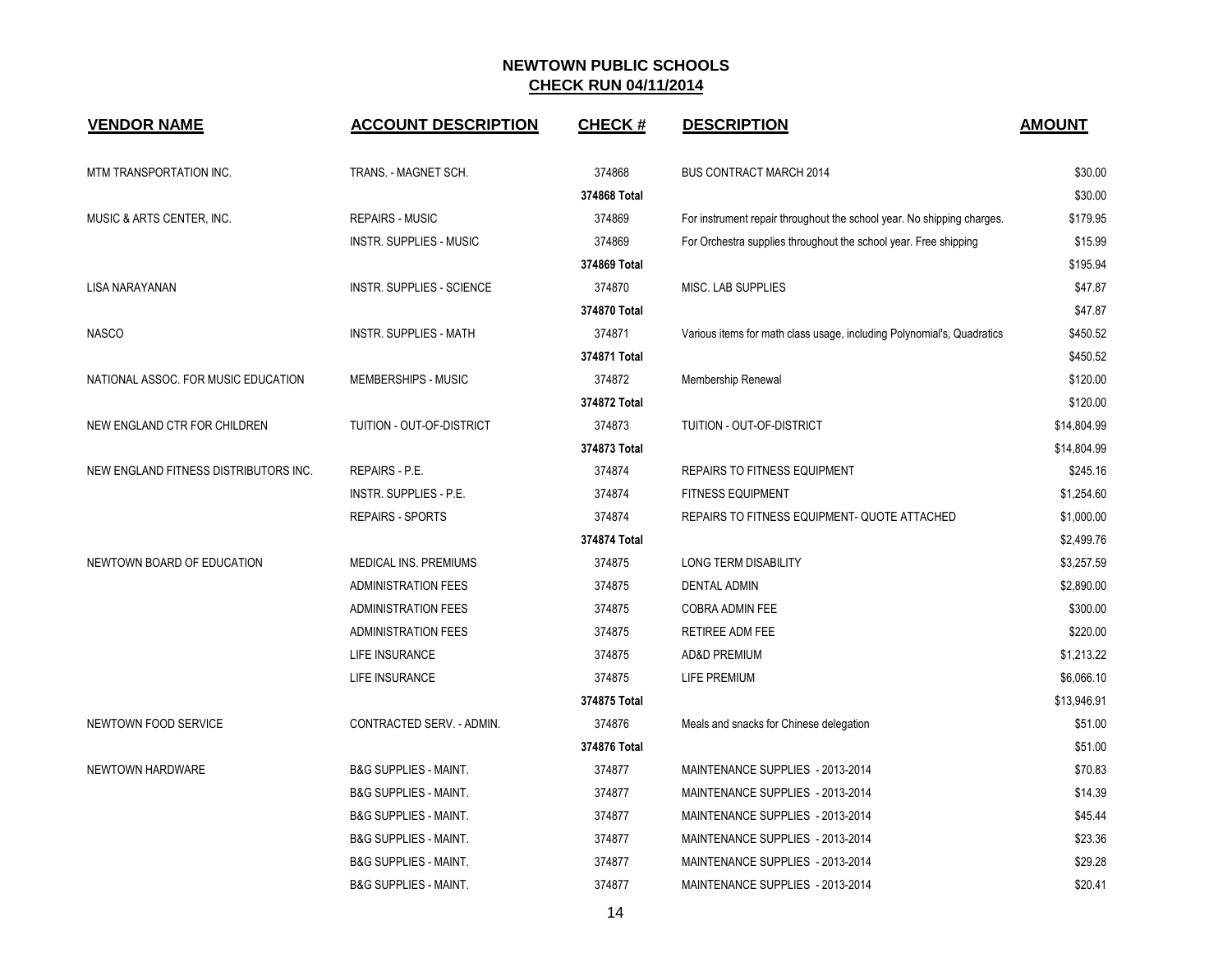| <b>VENDOR NAME</b>           | <b>ACCOUNT DESCRIPTION</b>       | <b>CHECK#</b> | <b>DESCRIPTION</b>                                 | <b>AMOUNT</b> |
|------------------------------|----------------------------------|---------------|----------------------------------------------------|---------------|
| NEWTOWN HARDWARE             | <b>B&amp;G SUPPLIES - MAINT.</b> | 374877        | MAINTENANCE SUPPLIES - 2013-2014                   | \$16.88       |
|                              | <b>B&amp;G SUPPLIES - MAINT.</b> | 374877        | MAINTENANCE SUPPLIES - 2013-2014                   | \$14.38       |
|                              | <b>B&amp;G SUPPLIES - MAINT.</b> | 374877        | MAINTENANCE SUPPLIES - 2013-2014                   | \$22.11       |
|                              | <b>B&amp;G SUPPLIES - MAINT.</b> | 374877        | MAINTENANCE SUPPLIES - 2013-2014                   | \$12.74       |
|                              | <b>B&amp;G SUPPLIES - MAINT.</b> | 374877        | MAINTENANCE SUPPLIES - 2013-2014                   | \$16.17       |
|                              |                                  | 374877 Total  |                                                    | \$285.99      |
| <b>NSTA CONFERENCES</b>      | STAFF TRAIN. - CLASSROOM         | 374878        | registrations                                      | \$735.00      |
|                              | STAFF TRAIN. - CLASSROOM         | 374878        | NSTA National Conference on Science Education,     | \$245.00      |
|                              |                                  | 374878 Total  |                                                    | \$980.00      |
| ON-SITE SHREDDING            | CONTRACTED SERV. - BUS. SERV.    | 374879        | SHREDDING SERV AT C/O 2013/14                      | \$35.00       |
|                              |                                  | 374879 Total  |                                                    | \$35.00       |
| OTIS ELEVATOR COMPANY        | <b>B&amp;G CONTRACTED SERV.</b>  | 374880        | ELEVATOR SVC CONTRACT - HAWL / RIS 2013-2014       | \$259.33      |
|                              |                                  | 374880 Total  |                                                    | \$259.33      |
| PAR INC.                     | INSTR. SUPPLIES - PSYCH.         | 374881        | BRIEF PAENT WW-4467-TB                             | \$168.00      |
|                              | INSTR. SUPPLIES - PSYCH.         | 374881        | BRIEF TEACHER WW-4468-TB                           | \$168.00      |
|                              | INSTR. SUPPLIES - PSYCH.         | 374881        | WRAML-2 WW-5605-TB                                 | \$160.00      |
|                              | INSTR. SUPPLIES - PSYCH.         | 374881        | <b>SHIPPING</b>                                    | \$39.68       |
|                              |                                  | 374881 Total  |                                                    | \$535.68      |
| PERKINS SCHOOL FOR THE BLIND | TUITION - OUT-OF-DISTRICT        | 374882        | TUITION - OUT-OF-DISTRICT                          | \$22,725.15   |
|                              |                                  | 374882 Total  |                                                    | \$22.725.15   |
| <b>LISA PETROVICH</b>        | OFF. SUPPLIES - ADMIN.           | 374883        | MEETING SUPPLIES                                   | \$57.22       |
|                              |                                  | 374883 Total  |                                                    | \$57.22       |
| PETTY CASH                   | OFF. SUPPLIES - ADMIN.           | 374884        | PETTY CASH                                         | \$73.53       |
|                              |                                  | 374884 Total  |                                                    | \$73.53       |
| PRO-ED                       | INSTR. SUPPLIES - SP. ED. PREK-8 | 374885        | reading milestones fourth ed level 2 blue teachers | \$49.00       |
|                              | INSTR. SUPPLIES - SP. ED. PREK-8 | 374885        | shipping                                           | \$4.90        |
|                              |                                  | 374885 Total  |                                                    | \$53.90       |
| PRO-ED                       | INSTR. SUPPLIES - PSYCH.         | 374886        | RECORD BOOKS TEEM ITEM 9927                        | \$50.00       |
|                              | INSTR. SUPPLIES - PSYCH.         | 374886        | RECORD BOOKS TNL ITEM 11383                        | \$56.00       |
|                              | INSTR. SUPPLIES - PSYCH.         | 374886        | TEST TNL ITEM 11380                                | \$192.00      |
|                              | INSTR. SUPPLIES - PSYCH.         | 374886        | <b>SHIPPING</b>                                    | \$29.80       |
|                              |                                  | 374886 Total  |                                                    | \$327.80      |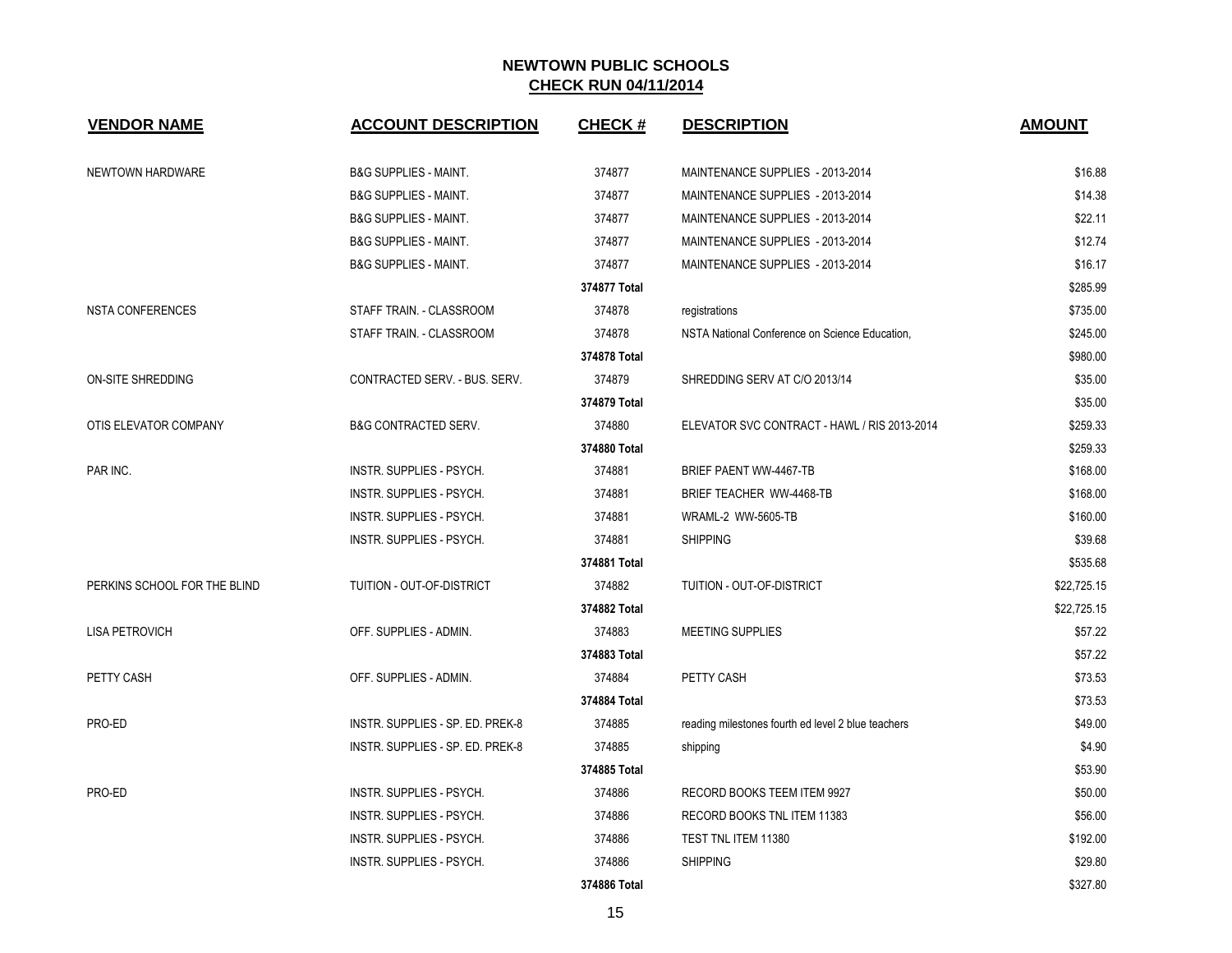| <b>VENDOR NAME</b>            | <b>ACCOUNT DESCRIPTION</b>         | <b>CHECK#</b> | <b>DESCRIPTION</b>                                           | <b>AMOUNT</b> |
|-------------------------------|------------------------------------|---------------|--------------------------------------------------------------|---------------|
| PROCOMPUTING CORP.            | <b>INSTR. SUPPLIES - MATH</b>      | 374887        | iPad Document Stand - Black -099000-FB Proposal 47494        | \$178.00      |
|                               | <b>INSTR. SUPPLIES - MATH</b>      | 374887        | Shipping                                                     | \$10.00       |
|                               | <b>SUPPLIES - LIBRARY</b>          | 374887        | V2 (without electronics), Order ID#1753                      | \$99.00       |
|                               | <b>SUPPLIES - LIBRARY</b>          | 374887        | Shipping and Handling charge                                 | \$5.84        |
|                               |                                    | 374887 Total  |                                                              | \$292.84      |
| <b>QUILL CORPORATION</b>      | INSTR. SUPPLIES - CLASSROOM        | 374888        | Wall Clock - Chicago Lighthouse Industries Free shipping     | \$34.19       |
|                               | INSTR. SUPPLIES - CLASSROOM        | 374888        | Intellishred Medium Duty PS-79Ci Sh                          | \$919.98      |
|                               | INSTR. SUPPLIES - CLASSROOM        | 374888        | Balt Folding Easel on Wheels                                 | \$447.98      |
|                               | INSTR. SUPPLIES - CLASSROOM        | 374888        | Classroom supplies - see attached Free shipping              | \$2,210.26    |
|                               | INSTR. SUPPLIES - CLASSROOM        | 374888        | Classroom supplies - see attached Free shipping              | \$225.63      |
|                               | OFF. SUPPLIES - ADMIN.             | 374888        | HP 78 A Black Original LaserJet Toner                        | \$125.66      |
|                               | OFF. SUPPLIES - ADMIN.             | 374888        | HP 85A Black Original LaserJet Toner Free Shipping           | \$162.57      |
|                               | INSTR. SUPPLIES - GUIDANCE         | 374888        | HP 55A Black Original LaserJet Toner. Free Shipping          | \$372.93      |
|                               |                                    | 374888 Total  |                                                              | \$4,499.20    |
| THE READING & WRITING PROJECT | STAFF TRAIN. - CLASSROOM           | 374889        | PROFESSIONAL SERVICES                                        | \$1,800.00    |
|                               | STAFF TRAIN. - STAFF DEVELOP.      | 374889        | Monthly Training: Haw/HOM 4--MG/SH 4                         | \$1,800.00    |
|                               | STAFF TRAIN. - STAFF DEVELOP.      | 374889        | Monthly Training: Haw/HOM 4--MG/SH 4                         | \$3,600.00    |
|                               | ACCOMMODATIONS - STAFF DEVELOP.    | 374889        | Professional Development Accommodations for Columbia Reading | \$143.55      |
|                               | ACCOMMODATIONS - STAFF DEVELOP.    | 374889        | Professional Development Accommodations for Columbia Reading | \$53.76       |
|                               | ACCOMMODATIONS - STAFF DEVELOP.    | 374889        | Professional Development Accommodations for Columbia Reading | \$53.76       |
|                               | STAFF TRAIN. - CLASSROOM           | 374889        | ON SITE PROF SERV                                            | \$1,800.00    |
|                               |                                    | 374889 Total  |                                                              | \$9,251.07    |
| <b>REALLY GOOD STUFF INC.</b> | <b>INSTR. SUPPLIES - CLASSROOM</b> | 374890        | Really Good Stuff Hang Up Totes #158550HAE-no shipping       | \$57.02       |
|                               |                                    | 374890 Total  |                                                              | \$57.02       |
| JOHN R. REED                  | STAFF TRAVEL - SUPER.              | 374891        | MONTHLY EXPENSE & TRAVEL 2013/14                             | \$129.00      |
|                               |                                    | 374891 Total  |                                                              | \$129.00      |
| <b>REXEL</b>                  | <b>B&amp;G SUPPLIES - MAINT.</b>   | 374892        | ELECTRICAL REPAIR PARTS - SUPPLIES                           | \$291.47      |
|                               | <b>B&amp;G SUPPLIES - MAINT.</b>   | 374892        | ELECTRICAL REPAIR PARTS - SUPPLIES                           | \$361.39      |
|                               | <b>B&amp;G SUPPLIES - MAINT.</b>   | 374892        | ELECTRICAL REPAIR PARTS - SUPPLIES                           | \$1,300.99    |
|                               |                                    | 374892 Total  |                                                              | \$1,953.85    |
| <b>RICCIO LANDSCAPING LLC</b> | <b>B&amp;G CONTRACTED SERV.</b>    | 374893        | REMOVE FALLEN TREE FROM SCHOOL GROUNDS - RIS                 | \$1,898.75    |
|                               |                                    | 374893 Total  |                                                              | \$1,898.75    |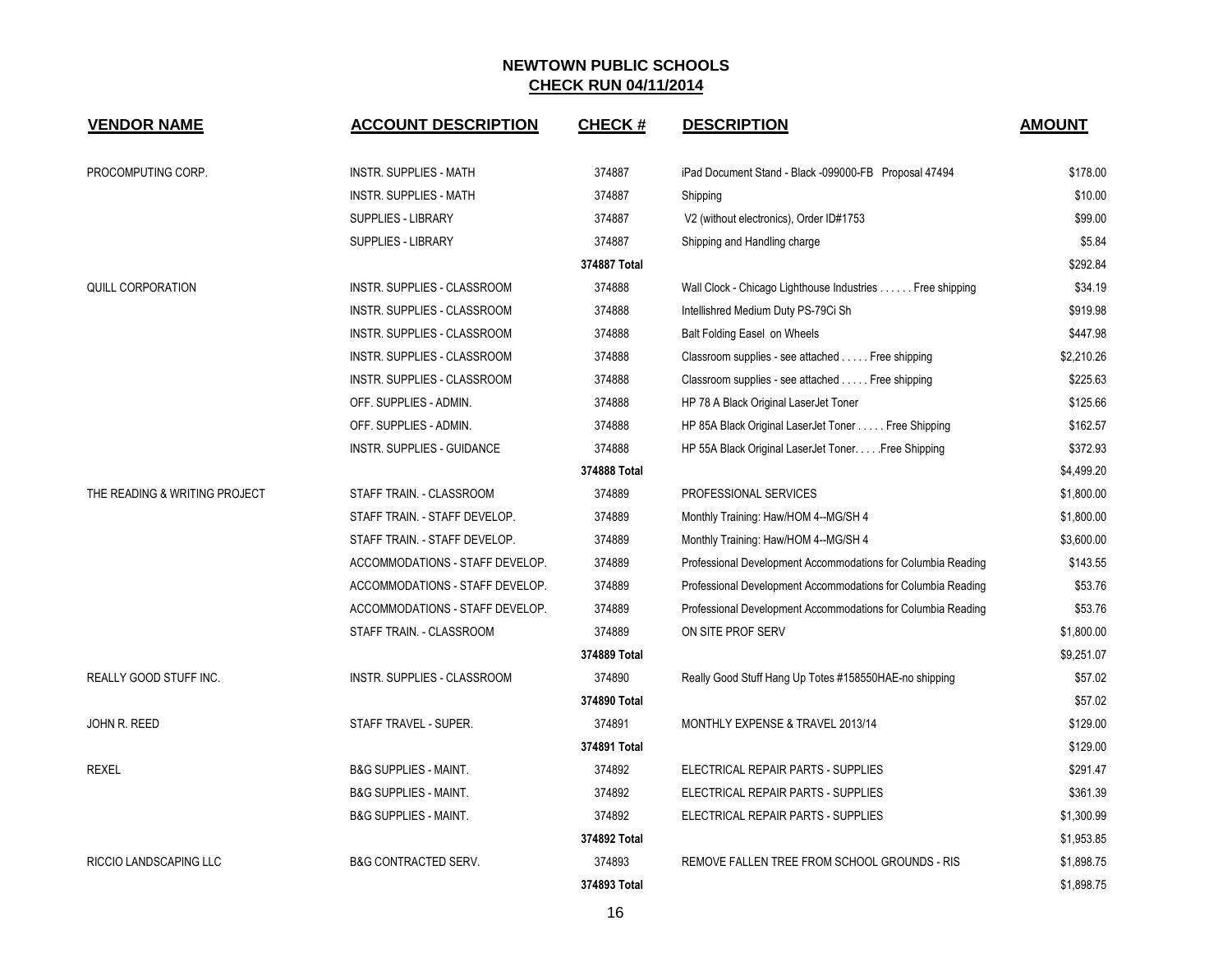| <b>VENDOR NAME</b>            | <b>ACCOUNT DESCRIPTION</b>          | CHECK #      | <b>DESCRIPTION</b>                                         | <b>AMOUNT</b> |
|-------------------------------|-------------------------------------|--------------|------------------------------------------------------------|---------------|
| <b>NELSON M. SANTOS</b>       | STAFF TRAVEL - INFO. TECH.          | 374894       | TRAVEL FEB 2013                                            | \$30.35       |
|                               | STAFF TRAVEL - INFO. TECH.          | 374894       | TRAVEL MARCH 2014                                          | \$44.30       |
|                               |                                     | 374894 Total |                                                            | \$74.65       |
| <b>SCANTRON CORPORATION</b>   | INSTR. SUPPLIES - SOC. STUDIES      | 374895       | PART NO 19630 ITEM ANALYSIS (100/PKG)                      | \$40.00       |
|                               | INSTR. SUPPLIES - SOC. STUDIES      | 374895       | <b>FREIGHT</b>                                             | \$9.02        |
|                               |                                     | 374895 Total |                                                            | \$49.02       |
| SCHOLASTIC INC.               | <b>TEXTBOOKS - SOC. STUDIES</b>     | 374896       | SHIPPING COST. SHOULD HAVE BEEN APPLIED TO PO#42105        | \$29.85       |
|                               |                                     | 374896 Total |                                                            | \$29.85       |
| SCHOOL LIBRARY JOURNAL        | <b>SUPPLIES - LIBRARY</b>           | 374897       | Renewal School Library Journal 5/1/14-5/1/15. NO SHIPPING. | \$103.99      |
|                               |                                     | 374897 Total |                                                            | \$103.99      |
| <b>SCHOOL SPECIALTY</b>       | <b>INSTR. SUPPLIES - HEALTH ED</b>  | 374898       | Tagboard, 18X24                                            | \$59.80       |
|                               | <b>INSTR. SUPPLIES - HEALTH ED</b>  | 374898       | Tagboard, 24X36                                            | \$107.16      |
|                               | INSTR. SUPPLIES - HEALTH ED         | 374898       | Manual Pencil sharpeners, Boston KG                        | \$54.56       |
|                               | INSTR. SUPPLIES - HEALTH ED         | 374898       | Pencil Sharpener, antimicrobial                            | \$14.28       |
|                               | INSTR. SUPPLIES - HEALTH ED         | 374898       | Label, Laser #5260, White FREE SHIPPING                    | \$59.35       |
|                               | INSTR. SUPPLIES - CLASSROOM         | 374898       | Mouse pads, pencil sharpeners, tissue supplies             | \$291.36      |
|                               |                                     | 374898 Total |                                                            | \$586.51      |
| SHI INTERNATIONAL CORP.       | EQUIPMENT - INFO. TECH.             | 374899       | Lenovo ThinkPad X131E                                      | \$808.83      |
|                               | EQUIPMENT - INFO. TECH.             | 374899       | Lenovo ThinkPad L440Rx                                     | \$1,373.34    |
|                               |                                     | 374899 Total |                                                            | \$2,182.17    |
| SHIFFLER EQUIPMENT SALES INC. | B. & G. REPAIRS - H.                | 374900       | <b>REPAIR PARTS - HAWLEY SCHOOL</b>                        | \$240.21      |
|                               | B. & G. REPAIRS - H.                | 374900       | <b>REPAIR PARTS - HAWLEY SCHOOL</b>                        | \$519.84      |
|                               |                                     | 374900 Total |                                                            | \$760.05      |
| SOLUTION TREE                 | OTHER SUPPLIES - STAFF DEVELOP.     | 374901       | Instructional Materials/Supplies                           | \$21.20       |
|                               |                                     | 374901 Total |                                                            | \$21.20       |
| <b>SOLUTIONS EAP</b>          | EMPLOYEE ASSISTANCE PROGRAM         | 374902       | EAP PER SESSION RATE 2013/14                               | \$2,310.00    |
|                               |                                     | 374902 Total |                                                            | \$2,310.00    |
| <b>GEORGE ANDY SPENCER</b>    | <b>B&amp;G SUPPLIES - CUSTODIAL</b> | 374903       | SHOE'S (40879)                                             | \$100.00      |
|                               |                                     | 374903 Total |                                                            | \$100.00      |
| STAPLES ADVANTAGE             | INSTR. SUPPLIES - TECH ED.          | 374904       | HP INK CARTRIDGE AND HP DESIGN BOND PAPER- SEE CART        | \$656.90      |
|                               |                                     | 374904 Total |                                                            | \$656.90      |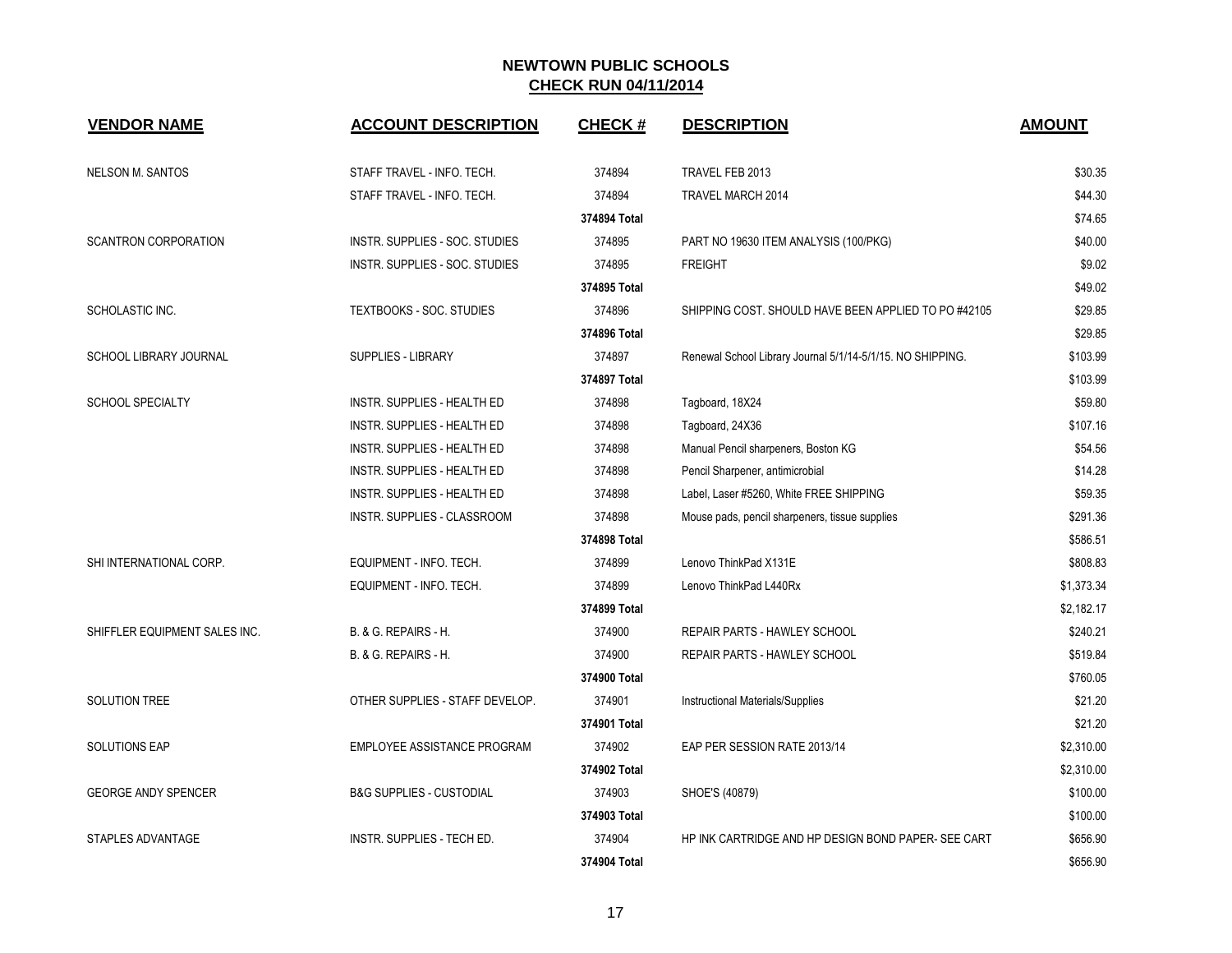| <b>VENDOR NAME</b>       | <b>ACCOUNT DESCRIPTION</b>           | <b>CHECK#</b> | <b>DESCRIPTION</b>                                           | <b>AMOUNT</b> |
|--------------------------|--------------------------------------|---------------|--------------------------------------------------------------|---------------|
| STAPLES CREDIT PLAN      | INSTR. SUPPLIES - SOC. STUDIES       | 374905        | STAPLES MANILA FILE FOLDERS 5 TAB, 100/BOX- ITEM 116699      | \$69.95       |
|                          | INSTR. SUPPLIES - SOC. STUDIES       | 374905        | STAPLES 3X5 INCH. LINED RULED PASTEL ASSORTED COLOR INDI     | \$218.70      |
|                          | INSTR. SUPPLIES - SOC. STUDIES       | 374905        | POST IT SUPER STICKY 30 IN.X 25 IN EASEL PAD, WHITE,         | \$771.80      |
|                          | INSTR. SUPPLIES - SOC. STUDIES       | 374905        | OIC SMALL BINDER CLIPS, BLACK & SILVER, 3/4 INC. WIDTH       | \$9.90        |
|                          | INSTR. SUPPLIES - SOC. STUDIES       | 374905        | STAPLES LARGE METAL BINDER CLIPS, BLACK, 2 IN. SIZE          | \$37.90       |
|                          | INSTR. SUPPLIES - SOC. STUDIES       | 374905        | OIC MEDIUM BINDER CLIPS, BLACK 1 1/4 IN. 12/BOX ITEM 900923  | \$59.60       |
|                          | INSTR. SUPPLIES - SOC. STUDIES       | 374905        | Item: 659240 Model: 27510 Balt® Wooden Floor Lectern, Medium | \$743.97      |
|                          | <b>INSTR. SUPPLIES - ENGLISH</b>     | 374905        | Laminating Pouches 5ml                                       | \$59.98       |
|                          | <b>INSTR. SUPPLIES - ENGLISH</b>     | 374905        | 950423 REC82159 Lysol Wipes (3pk)                            | \$27.96       |
|                          | INSTR. SUPPLIES - ENGLISH            | 374905        | 103937 REC81262 Airwick refill                               | \$5.79        |
|                          | INSTR. SUPPLIES - ENGLISH            | 374905        | 103938 REC80420 Airwick refill                               | \$11.58       |
|                          | INSTR. SUPPLIES - ENGLISH            | 374905        | 455948 REC 78046 Dispenser                                   | \$5.96        |
|                          | INSTR. SUPPLIES - WORLD LANG.        | 374905        | ITEM 332849 MODEL CE505D HP 05A BLACK TONER CARTRIDGE        | \$309.68      |
|                          | INSTR. SUPPLIES - WORLD LANG.        | 374905        | ITEM 490944. MODEL 14788 STAPLES GOLDEN ROD COPY PAPER       | \$80.00       |
|                          | <b>INSTR. SUPPLIES - WORLD LANG.</b> | 374905        | ITEM 490947 MODEL 14786 STAPLES BLUE COPY PAPER              | \$75.92       |
|                          | INSTR. SUPPLIES - WORLD LANG.        | 374905        | ITEM 490936 MODEL 14781 STAPLES GREEN COPY PAPER             | \$75.92       |
|                          | INSTR. SUPPLIES - WORLD LANG.        | 374905        | ITEM 678826 MODEL 14782 STAPLES LILAC COPY PAPER             | \$56.94       |
|                          | INSTR. SUPPLIES - WORLD LANG.        | 374905        | ITEM 490878 MODEL 25207 STAPLES BRIGHT PINK COPY PAPER       | \$62.94       |
|                          |                                      | 374905 Total  |                                                              | \$2,684.49    |
| MICHELLE STEEVES         | INSTR. SUPPLIES - WORLD LANG.        | 374906        | <b>WORLD LANG VIDEOS</b>                                     | \$45.43       |
|                          |                                      | 374906 Total  |                                                              | \$45.43       |
| SUBURBAN STATIONERS INC. | <b>INSTR. SUPPLIES - BUSINESS ED</b> | 374907        | BINDER CLIPS- TONER CARTRIDGE- RULED PAPER- PUSH PINDS       | \$1,872.98    |
|                          | <b>INSTR. SUPPLIES - BUSINESS ED</b> | 374907        | BINDER CLIPS-TONER CARTRIDGE- RULED PAPER- PUSH PINDS        | \$188.09      |
|                          | <b>INSTR. SUPPLIES - BUSINESS ED</b> | 374907        | BINDER CLIPS- TONER CARTRIDGE- RULED PAPER- PUSH PINDS       | \$74.83       |
|                          | INSTR. SUPPLIES - BUSINESS ED        | 374907        | BINDER CLIPS-TONER CARTRIDGE- RULED PAPER- PUSH PINDS        | \$94.98       |
|                          |                                      | 374907 Total  |                                                              | \$2,230.88    |
| SUBURBAN STATIONERS INC. | INSTR. SUPPLIES - CLASSROOM          | 374908        | KIM 03076 tissues-no shipping                                | \$563.70      |
|                          |                                      | 374908 Total  |                                                              | \$563.70      |
| <b>SWEETWATER</b>        | INSTR. SUPPLIES - MUSIC              | 374909        | Mighty Bright 9 LED Music Light, (OrchLightLED)              | \$59.99       |
|                          | INSTR. SUPPLIES - MUSIC              | 374909        | JVC Bulk 100 CD-R Spindle                                    | \$30.00       |
|                          | INSTR. SUPPLIES - MUSIC              | 374909        | Microboards Slim CD Case.                                    | \$24.50       |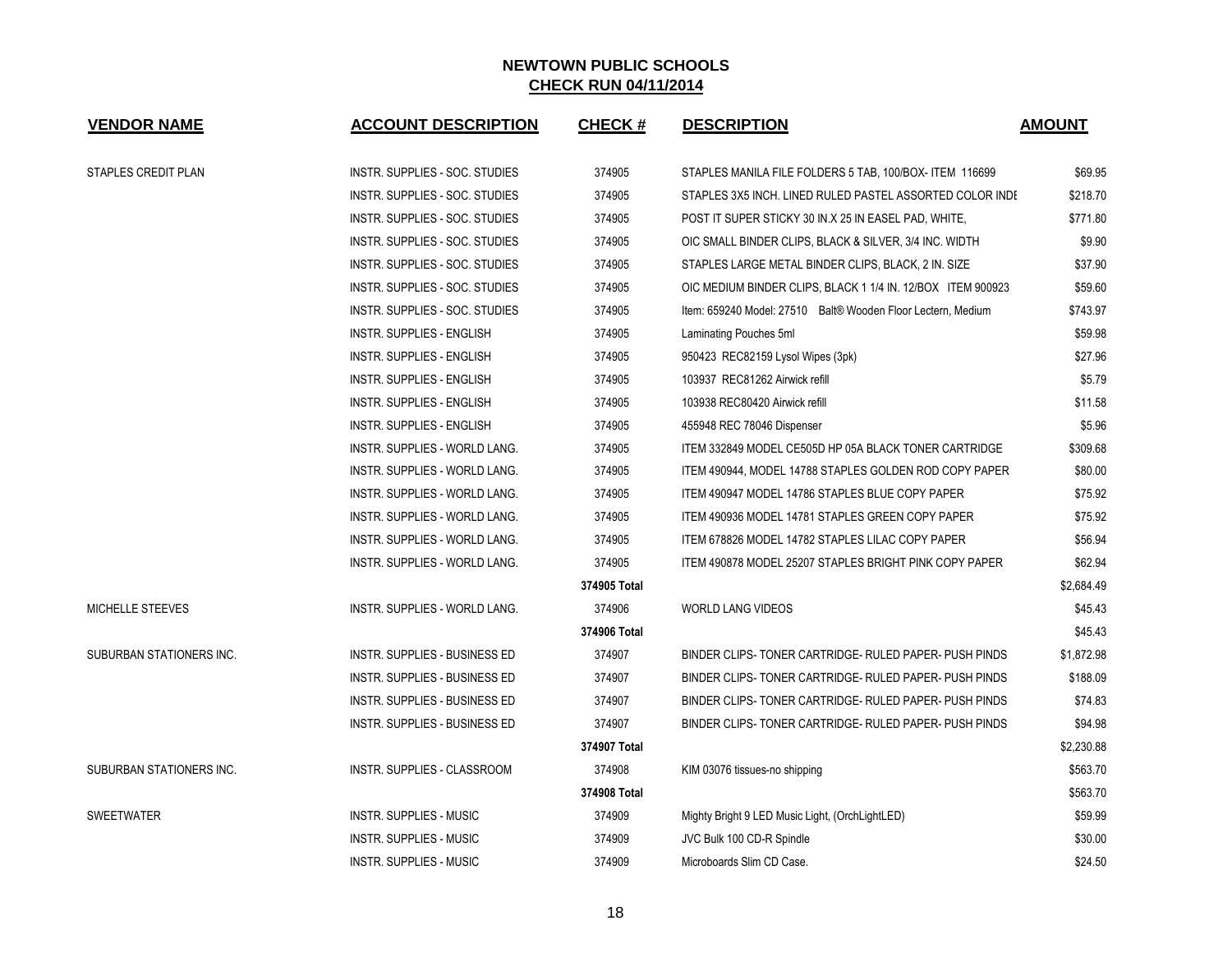| <b>VENDOR NAME</b>                | <b>ACCOUNT DESCRIPTION</b>      | <b>CHECK#</b> | <b>DESCRIPTION</b>                                        | <b>AMOUNT</b> |
|-----------------------------------|---------------------------------|---------------|-----------------------------------------------------------|---------------|
| <b>SWEETWATER</b>                 | <b>INSTR. SUPPLIES - MUSIC</b>  | 374909        | shipping charge.                                          | \$11.49       |
|                                   |                                 | 374909 Total  |                                                           | \$125.98      |
| THOMAS SWETTS                     | <b>INSTR. SUPPLIES - MUSIC</b>  | 374910        | <b>LUMBER</b>                                             | \$436.40      |
|                                   |                                 | 374910 Total  |                                                           | \$436.40      |
| SYSTEMS MANAGEMENT PLANNING INC.  | TECH. SOFTWARE - INFO. TECH.    | 374911        | 1 Yr. Sup Retrospect ASM MultiSVR V9 Win CMS09R1EC        | \$413.02      |
|                                   | TECH. SOFTWARE - INFO. TECH.    | 374911        | 1 Yr. Sup Retrospect ASM MS SQL Agent V9 Win CSQ09R1EC    | \$391.60      |
|                                   | TECH. SOFTWARE - INFO. TECH.    | 374911        | 1 Yr. Sup Retrospect ASM Open File V9 WIN UnItd Client    | \$195.80      |
|                                   |                                 | 374911 Total  |                                                           | \$1,000.42    |
| <b>EILEEN TABASKO</b>             | OFF. SUPPLIES - ADMIN.          | 374912        | ADMIN SUPPLIES PROF DEV.                                  | \$25.87       |
|                                   | OFF. SUPPLIES - ADMIN.          | 374912        | ADM SUPPLIES PROF DEV.                                    | \$22.99       |
|                                   | STAFF TRAVEL - CLASSROOM        | 374912        | LA COUNCIL MEETING                                        | \$38.53       |
|                                   |                                 | 374912 Total  |                                                           | \$87.39       |
| <b>TESTA REFRIGERATION, LLC</b>   | <b>REPAIRS - CAFETERIA</b>      | 374913        | WALK IN FREEZER REPAIR                                    | \$215.00      |
|                                   |                                 | 374913 Total  |                                                           | \$215.00      |
| TOM'S SERVICE LLC                 | <b>REPAIRS - CAFETERIA</b>      | 374914        | <b>GROEN COMBO OVEN REPAIR</b>                            | \$80.00       |
|                                   | <b>REPAIRS - CAFETERIA</b>      | 374914        | <b>TRAULSEN WARMER REPAIR</b>                             | \$118.26      |
|                                   |                                 | 374914 Total  |                                                           | \$198.26      |
| <b>TORRCO</b>                     | B. & G. REPAIRS - H.S.          | 374915        | BATHROOM PLUMBING REPAIR PARTS - NH                       | \$133.44      |
|                                   | B. & G. REPAIRS - H.S.          | 374915        | BATHROOM PLUMBING REPAIR PARTS - NHS                      | \$1,701.80    |
|                                   | B. & G. REPAIRS - H.S.          | 374915        | BATHROOM PLUMBING REPAIR PARTS - NHS                      | \$34.08       |
|                                   | B. & G. REPAIRS - H.S.          | 374915        | BATHROOM PLUMBING REPAIR PARTS - NHS                      | \$52.10       |
|                                   | B. & G. REPAIRS - H.S.          | 374915        | BATHROOM PLUMBING REPAIR PARTS - NHS                      | \$57.60       |
|                                   | B. & G. REPAIRS - H.S.          | 374915        | BATHROOM PLUMBING REPAIR PARTS - NHS                      | \$39.10       |
|                                   | B. & G. REPAIRS - H.S.          | 374915        | BATHROOM PLUMBING REPAIR PARTS - NHS                      | \$172.44      |
|                                   | B. & G. REPAIRS - H.S.          | 374915        | BATHROOM PLUMBING REPAIR PARTS - NHS                      | \$256.04      |
|                                   |                                 | 374915 Total  |                                                           | \$2,446.60    |
| <b>TOTAL LIGHTING SERVICE LLC</b> | <b>B&amp;G CONTRACTED SERV.</b> | 374916        | EMERG LT / EXIT SIGN TEST, INSPECT & REPAIR - ALL SCHOOLS | \$720.00      |
|                                   | <b>B&amp;G CONTRACTED SERV.</b> | 374916        | EMERG LT / EXIT SIGN TEST, INSPECT & REPAIR - ALL SCHOOLS | \$4,299.00    |
|                                   |                                 | 374916 Total  |                                                           | \$5,019.00    |
| TOWN OF NEWTOWN                   | <b>DENTAL CLAIMS</b>            | 374917        | DENTAL SELF-FUNDED 2013/14                                | \$24,062.88   |
|                                   |                                 | 374917 Total  |                                                           | \$24,062.88   |